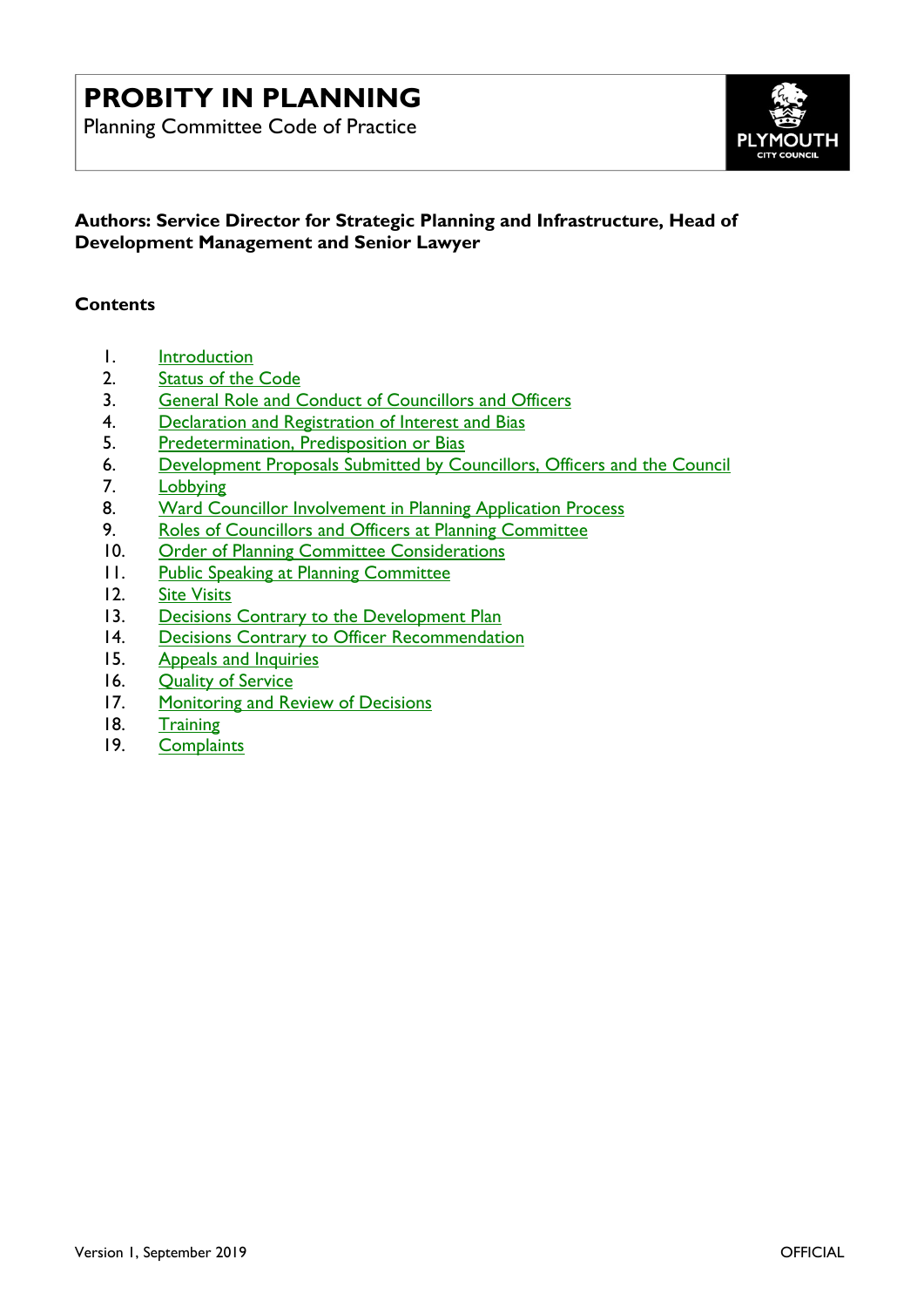### <span id="page-1-0"></span>**1.0 INTRODUCTION**

- 1.1 The conduct of both Officers and Councillors in Local Government needs to be of the highest standing: on this depends the bond of trust between Councils and their local people, which is essential if Councils are to play their part in leading communities and improving people's quality of life. The local administration of the planning system has come under close scrutiny. The Nolan Committee's Third Report investigated standards in public life, and was followed by the Local Government Act 2000 which introduced a structure by which local authorities were to promote high standards of conduct, through a National Code of Conduct for Members. In 2013 the Local Government Association provided updated guidance on "Probity in Planning" and the Localism Act 2011 has created a new Standard regime with a more local focus, supplemented by advice in the National Planning Policy Guidance on how the conduct of Councillors is regulated.
- 1.2 This Code offers clear guidance and advice as to procedures and practices to elected Councillors, Officers and Councillors of the public in connection with the determination of planning applications and other applications. This Code will ensure that not only are the applications determined in a fair and impartial way, but also in a way which is seen to be fair and impartial. The introduction of the Local Government Act 2000 and associated legislation provides the necessary statutory framework, by which these standards may be achieved, maintained and regulated by each local authority.
- 1.3 Clearly, one of the key purposes of the planning system is to control development in the public interest. When performing this role the Local Planning Authority and elected Councillors are making decisions that necessarily affect land and property interests, as well as the financial value and settings of land holdings. Clearly, there is a need to make decisions that are open, impartial and based on sound judgement and reason. The process of determining applications should leave no grounds for a suggestion that a decision has been partial, biased or ill founded in any way. Decisions must always be made on planning grounds and planning grounds alone.
- 1.4 This Code of Good Practice has been adapted from national guidelines on probity to take account of the local situation. Two particular areas of the Localism Act are relevant to this code. Firstly, with regard to pre-determination the Act makes it clear that it is proper for Councillors to play an active part in local discussions and that they should not be liable to legal challenge as a result, provided they maintain an open mind. Secondly, and related to predetermination, the act introduces a new requirement for developers to consult local communities before submitting planning applications for certain developments. This gives Councillors and local residents a chance to comment when there is still genuine scope to make changes to proposals at both pre-application and post submission stage.
- 1.5 The Terms of Reference for Planning Committee is set out in the Council's Constitution [\(https://www.plymouth.gov.uk/aboutcouncil/councilconstitution\)](https://www.plymouth.gov.uk/aboutcouncil/councilconstitution) which specifies the matters that are delegated to be considered by Planning Committee.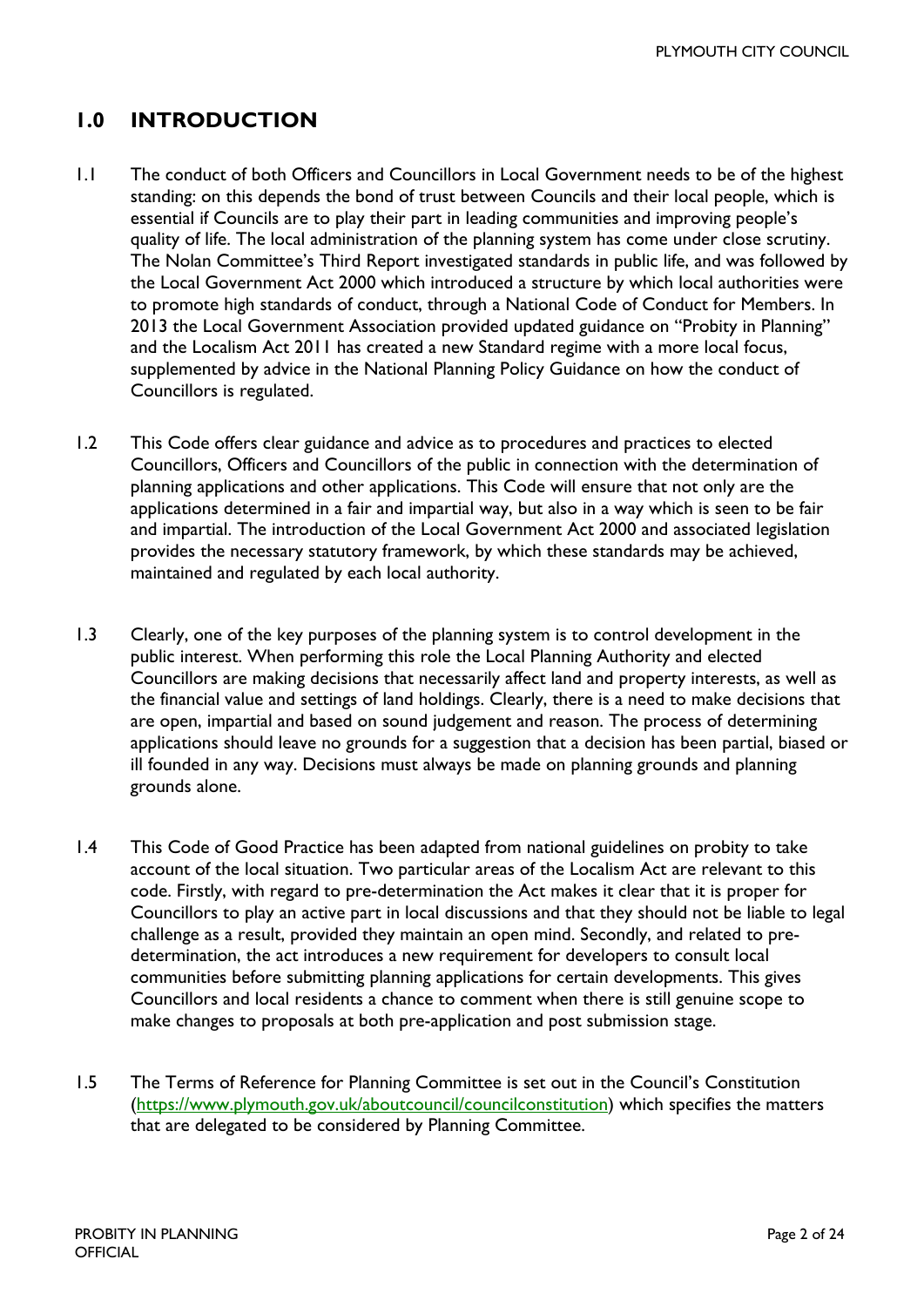### <span id="page-2-0"></span>**2.0 STATUS OF THE CODE**

- 2.1 This Code sets out the basis as to how Officers and Councillors should determine planning and other relevant applications submitted to the Council and ensures that conduct accords with the Council's Codes of Conduct for Members and Officers which is contained within the Council's Constitution.
- 2.2 This Code is contained in the Council's Constitution. A breach of this Code, depending on the circumstances, does not usually amount to a breach of criminal law but may adversely affect the standing of the City Council. It could result in a decision being judicially reviewed or allegation of a breach of the Code of Conduct or a complaint of maladministration made to the Local Government Ombudsman.

### <span id="page-2-1"></span>**3.0 GENERAL ROLE AND CONDUCT OF COUNCILLORS AND OFFICERS**

- 3.1 Elected Councillors are guided by the Council's Code of Conduct, the seven principles of public life and the Localism Act 2011. This Code is further amplified by reference to the Council's constitution in respect of general Council procedures as well as further amplification in specific Codes of Conduct such as the advice contained in this Code.
- 3.2 Councillors and Officers have different but complementary roles with the determination of planning applications and it is important that an open, respectful and transparent relationship is developed based upon mutual trust and understanding of each other's positions. It is important for the overall standing of the Council and the achievement of national performance targets that they work as an effective team. The role of a Councillor when determining a planning application is to have an overriding duty to the whole community and, accordingly, in deciding the outcome of an application to make a reasoned decision taking into account the provisions of the Development Plan and all relevant material considerations. All decisions should be taken in the interests of Plymouth as a whole.
- 3.3 The basis of the planning system is that consideration is given to all development proposals and these are determined against the wider public interest. Much is often at stake in such decisions and in the process for local people and development interests, as well as for the City of Plymouth itself. Given the nature of these decisions opposing views are often held by those involved. Whilst these views must be taken into account in the determination of planning applications, as stated above, the Planning Committee must not favour any person, group or locality. Councillors must therefore take steps to ensure that in their discharge of their Planning Committee duties the distinction between this role and their role as an individual Ward Councillor is constantly made clear. If Councillors wish to act in the latter capacity they must make that clear at the outset. Councillors who do not feel that they can act in this way should consider whether they are best suited to serve on the Planning Committee, especially if they feel that they will often be placed in the position of wishing to represent constituents and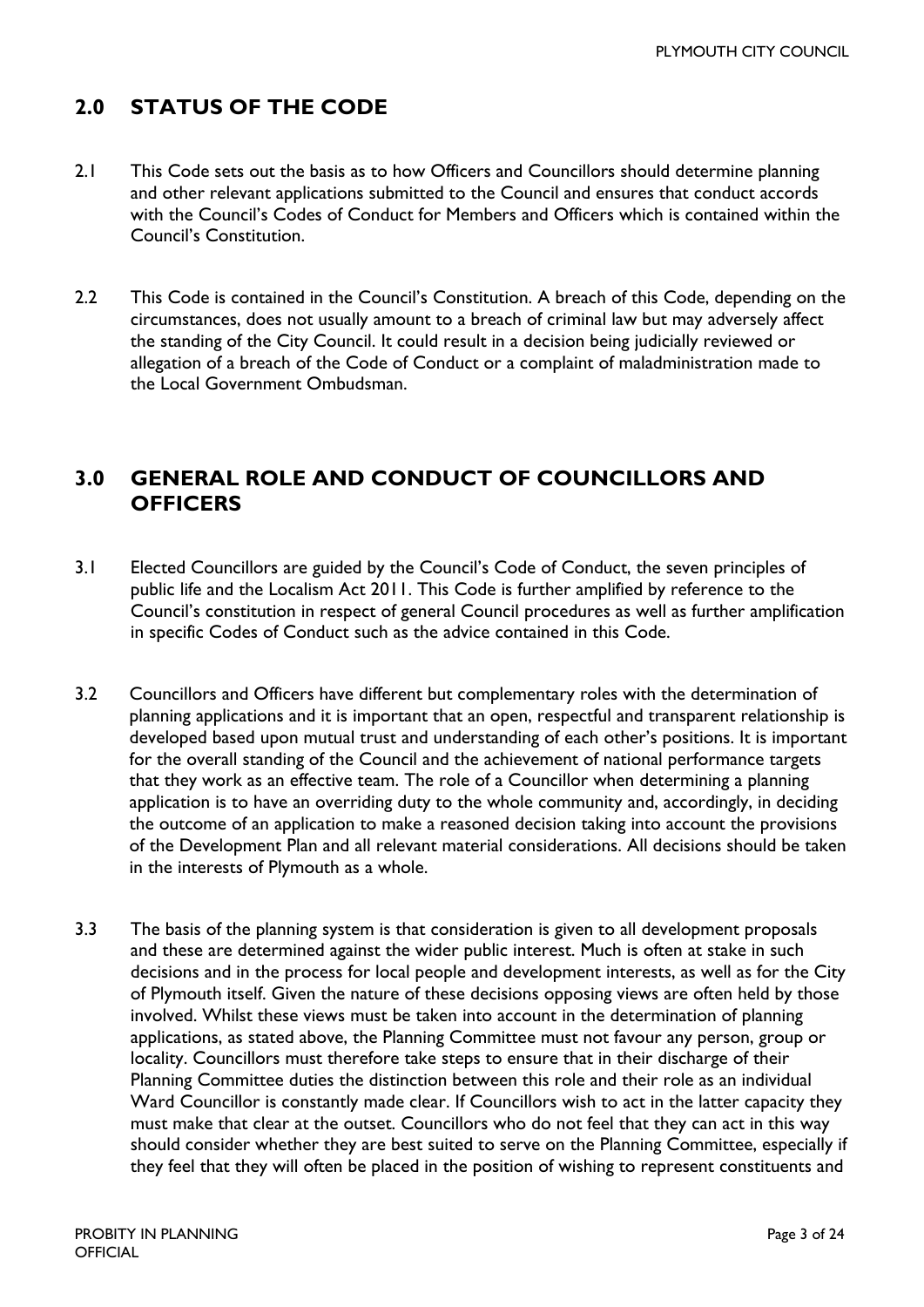wishing to speak as a Ward Councillor rather than a Member of the Planning Committee (See paragraph 5.4).

- 3.4 In reaching a decision Councillors should ensure they read, consider and take account of the relevant material considerations connected with the application and should not favour any person, group or locality or put themselves in a position where they may appear to do so.
- 3.5 All decisions should be made in an open and transparent manner by the Councillors of the Planning Committee and this should not at any time be compromised in any way. Therefore, such actions as messages being passed to Councillors of the Planning Committee during a debate should be avoided as this could give an impression of undue influence from a third party. In the first instance in an emergency any notes should be passed to the Democratic Support Officer.
- 3.6 Councillors should always address the Planning Committee through the Chair and avoid speaking directly to one another since it is important that all matters being discussed are clearly heard and acknowledged by everyone at the meeting.
- 3.7 In order to ensure that decisions are taken on planning grounds and are sound it is incumbent on all Planning Committee Members to give full consideration to reports prepared by Officers and familiarise themselves with all relevant national planning guidance (including the National Planning Policy Framework), Development Plan policies and other material considerations well in advance of the consideration of a development proposal at the Planning Committee itself. It is important also that Councillors are *seen* to be meeting this provision of the code.
- 3.8 The role of Officers is to advise Councillors and the Council as a whole (through the Cabinet and relevant Portfolio Holders) and to carry out work as set out in the Corporate Plan and agreed Business Plans. Officers are employed by the Council, not by individual Councillors, and it follows that instructions to them may only be given through a decision of the Council, the Cabinet, the relevant Portfolio Holders, or the Planning Committee.
- 3.9 The conduct of Officers who advise on the determination of planning applications is contained generally in the Council's protocol for Councillor/employee relations and is supplemented by guidance from their professional bodies, such as Royal Town Planning Institute, the Law Society, and the Institute of Legal Executives. Officers may not be instructed by any Councillor to conduct themselves in a manner which would place them in conflict with their professional codes of conduct.
- 3.10 Councillors should abide by the following advice:
	- Councillors should always pass a copy of any lobbying correspondence to the Service Director for Strategic Planning and Infrastructure or representative at the earliest opportunity;
	- **EXEDENT** Councillors should never pressurise or lobby Officers for a particular recommendation;
	- **EXED:** Councillors should promptly refer to the Service Director for Strategic Planning and Infrastructure any offers made to them of planning gain or constraint of development;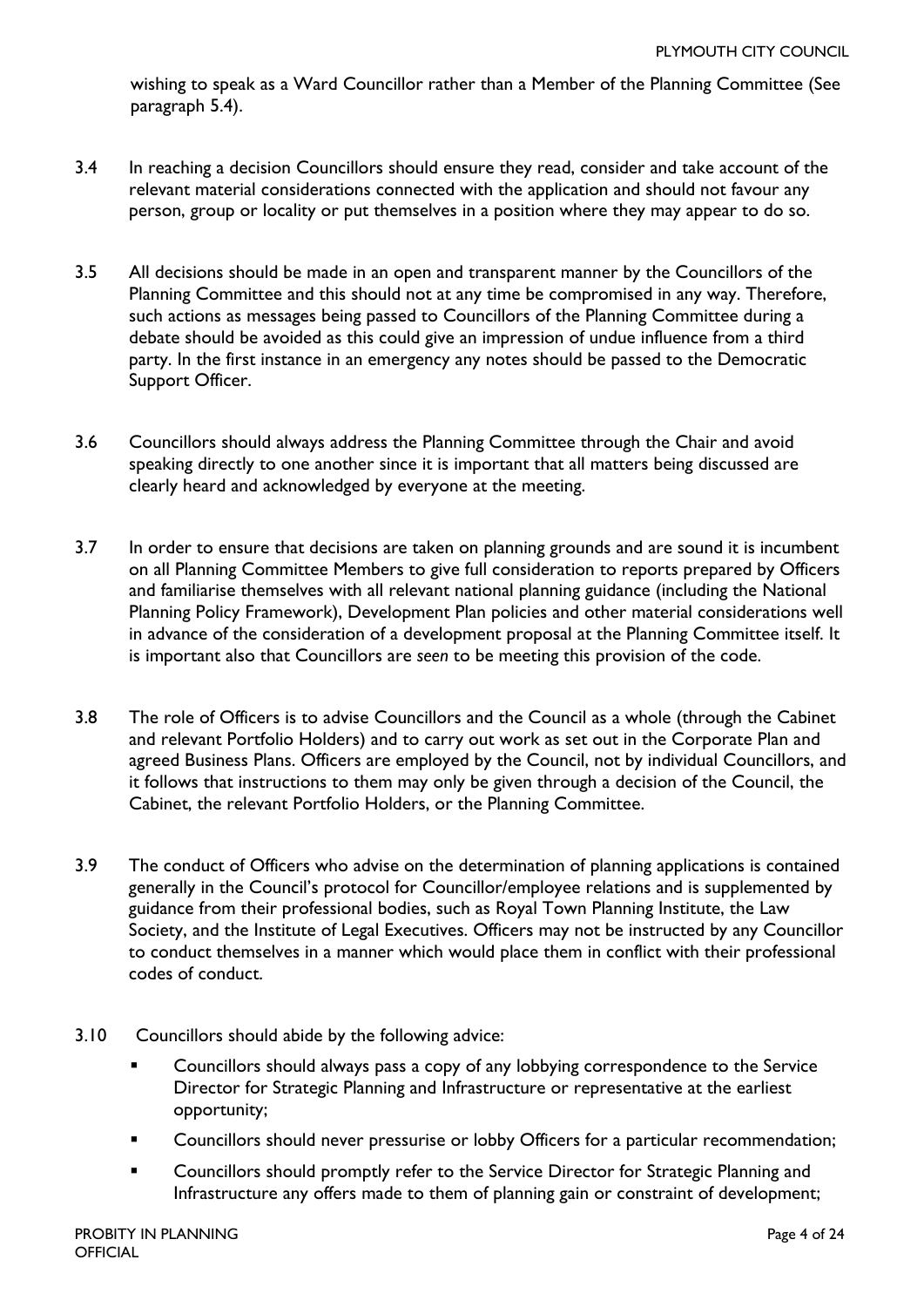- Councillors should inform the Monitoring Officer where they feel that they have been exposed to undue or excessive lobbying or approaches including inappropriate offers of gifts or hospitality (see also paragraph 3.12);
- Councillors should never use political group meetings to dictate how they should vote on a planning issue and should not lobby fellow Councillors regarding concerns or views, nor attempt to persuade other Councillors to vote in a particular way.
- 3.11 Officers are required to act impartially at all times in determining applications and providing advice at the Planning Committee. Officers will be expected to conduct themselves in all they say and do in a manner which totally preserves this position of impartiality.
- 3.12 During the determination of an application, it is possible that Officers and Councillors may be offered hospitality by an interested party. Even though this rarely occurs in Plymouth, it is important to recognise that, if at all possible, these offers should be politely declined. However, any Councillors receiving any gift or hospitality, in their capacity as Councillors, over the value of £25, should provide within 28 days of receipt written notification of the details to the Monitoring Officer of the Council for entry into the register of gifts and hospitality which is open to public inspection and located in the Democratic Support Office. Similarly, for Officers, in the event that the receipt of hospitality is unavoidable, they must ensure that the hospitality is of a minimal level and declare its receipt as soon as possible by completing a "Hospitality Declaration Form" and submit this to the Service Director for Strategic Planning and Infrastructure for signature.

### <span id="page-4-0"></span>**4.0 DECLARATION AND REGISTRATION OF COUNCILLOR AND OFFICER INTERESTS AND BIAS**

- 4.1 Councillors and Officers are required to give a general notice of interest that they hold usually upon their election or appointment to office and are under a duty to maintain that declaration and amend, as necessary, within 28 days of becoming aware of any such changes, throughout their term of office.
- 4.2 A register of Councillors' interests will be maintained by the Council's Monitoring Officer and is available for public inspection. A register of Planning Officers' interests will be maintained by the Service Director for Strategic Planning and Infrastructure.
- 4.3 Furthermore, Councillors and Officers are under a duty to declare interests as and when matters arise at Planning Committee. Guidance on these issues may be sought by the Council's Monitoring Officer. The decision as to whether an interest ought to be declared rests with the individual Councillor or Officer involved.
- 4.4 There are two types of interest, 'a disclosable pecuniary interest and private.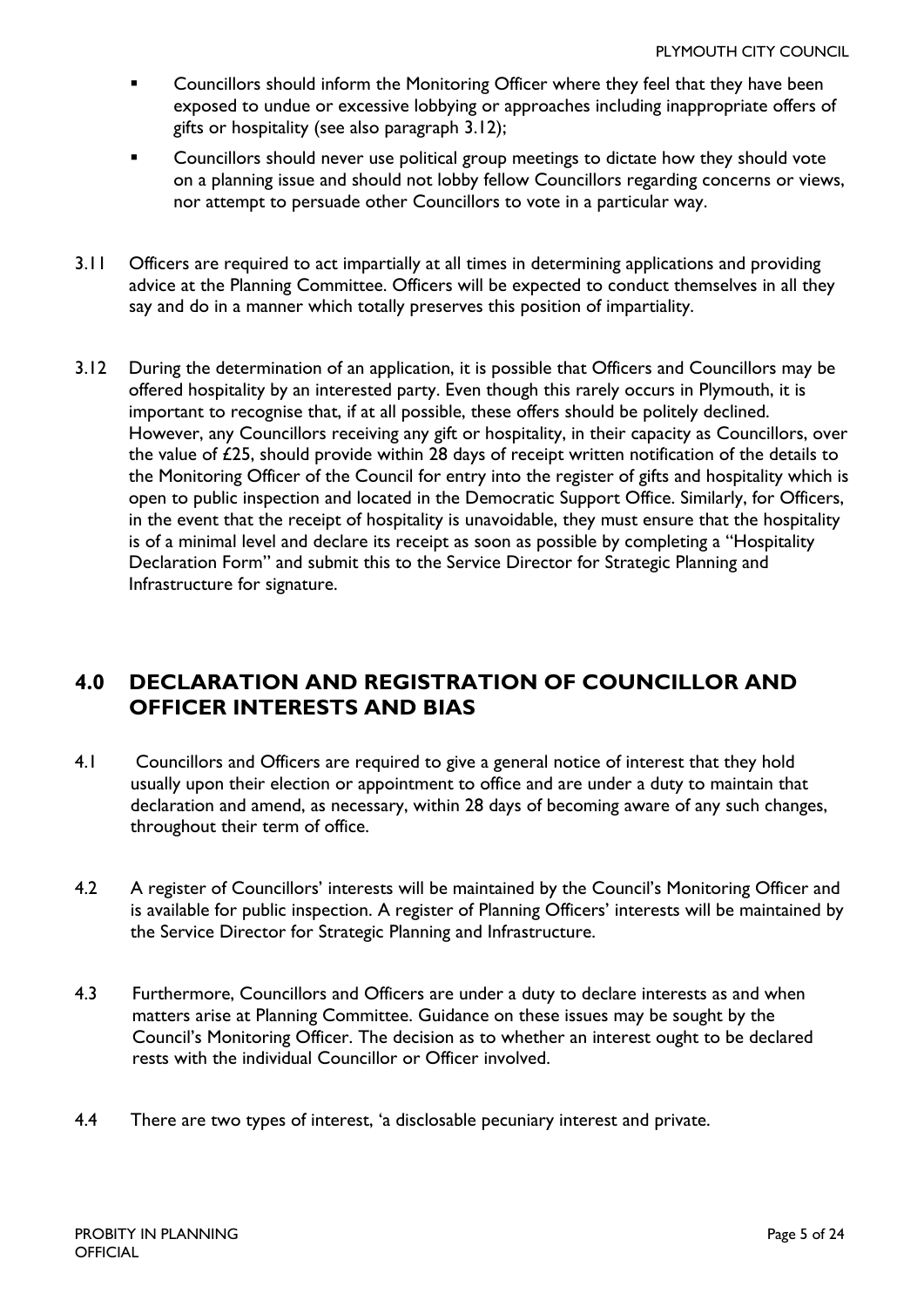- 4.5 With regard to Planning Officer interests the Service Director for Strategic Planning and Infrastructure Services will check the Officer declarations list and advise the Officer accordingly if they feel that alternative arrangements are necessary in presenting the report.
- 4.6 What is a Disclosable Pecuniary Interest (DPI)

Disclosable pecuniary interests are defined in regulations. The regulations in general will mean that a member will have to register any interest they or their husband or wife or civil partner or cohabitee has in:

- any employment, office, trade, profession or vocation that they carry on for profit or gain or that their spouse civil partner or cohabitee carries on for profit or gain;
- any sponsorship that the Councillor receives including contributions to the Councillor's expenses as a Councillor; or the Councillor's election expenses from a Trade Union.
- any land licence or tenancy they have in Plymouth or that their spouse civil partner or cohabitee has
- any current contracts leases or tenancies between the council and them, or between the council and their spouse civil partner or cohabitee;
- any current contracts leases or tenancies between the council and any organisation with land in Plymouth in which they are a partner, a paid director, or have a relevant interest in its shares and securities;
- any current contracts leases or tenancies between the Councillor's spouse civil partner or cohabitee and any organisation with land in Plymouth in which he or she is a partner, a paid director, or has a relevant interest in its shares and securities;
- any organisation which has land or a place of business in Plymouth and in which they have a relevant interest in its shares or its securities.
- any organisation which has land or a place of business in Plymouth and in which the Councillors spouse, civil partner or cohabitee has a relevant interest in it shares or its securities;

#### 4.7 What to do if you have a DPI

If a Councillor has a disclosable pecuniary interest (whether a Planning Committee Member or a Councillor speaking on an item as a Ward Councillor) they must declare that they have an interest at the start of the meeting and leave the meeting when the application is due to be considered as they cannot participate, or participate further, in any discussion of the matter at the meeting, or participate in any vote, or further vote, taken on the matter at the meeting.

#### 4.8 What is a Private Interest

The public is likely to consider that a Councillor has a private interest if it affects the wellbeing or financial position of:

- his/her family and close associates, or
- any organisation where he or she is a Councillor, or where he or she is involved in its management;
- any organisation to which he or she has been appointed by the council.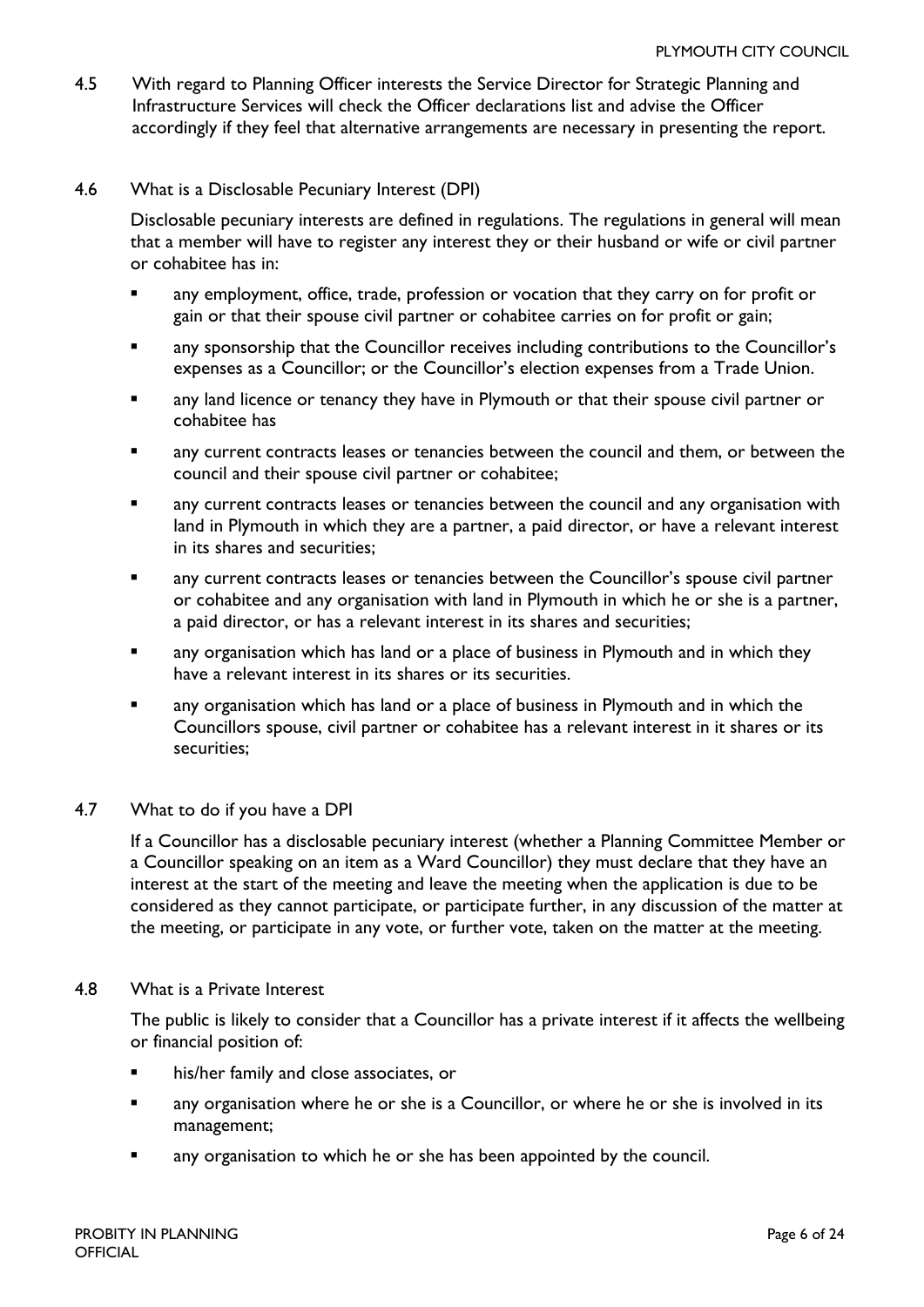4.9 What to do if you have a Private Interest – Financial

If a Councillor has a private they must declare the interest if the decision could confer a financial advantage or disadvantage on:

- his or her family , or
- his or her close associates, or
- an organisation where he or she is a Councillor, or is involved in its management (whether or not appointed to that body by the council). This would include membership of a secret society and other similar organisations
- 4.10 What to do if you have a Private Interest Other issues

When the committee is determining an application in which the Councillor has a private interest a councilor should declare the interest if the decision relates to an approval, consent, licence, permission, or registration for:

- his or her family, or
- **his or her close associates, or**
- an organisation where he or she is a Councillor or is involved in its management (whether or not appointed to that body by the council). This would include membership of a secret society and any other similar organisations.

4.11 A Councillor should declare an interest at the start of the meeting, or when they realise they the interest if that is later. They can stay in the meeting and speak and vote unless their private interest is also a disclosable pecuniary interest.

- 4.12 If a decision being taken at the committee is likely to confer an advantage or disadvantage on:
	- a Councillor's family;
	- his or her close associates; or
	- an organization where he or she has a private interest more than it will affect other people living or working in the area the councilor should discuss the matter with the Monitoring Officer, or his/her designee in advance of the meeting as legal issues of bias may arise.
- 4.13 Councillors should also not give grounds for a suspicion that any such interests may arise and have not been declared.
- 4.14 When an application is to be determined, there is an expectation that it will be dealt with transparently, openly and in a fair way. Councillors will be expected to take account of all relevant evidence and give it appropriate weight in the decision making process and arrive at a reasoned sound decision.
- 4.15 An alternative approach may be for the Planning Committee Member to refrain from making any public statement on an application and to invite another Ward Councillor to attend the Planning Committee to speak on the local ward issues and for the Member of the Planning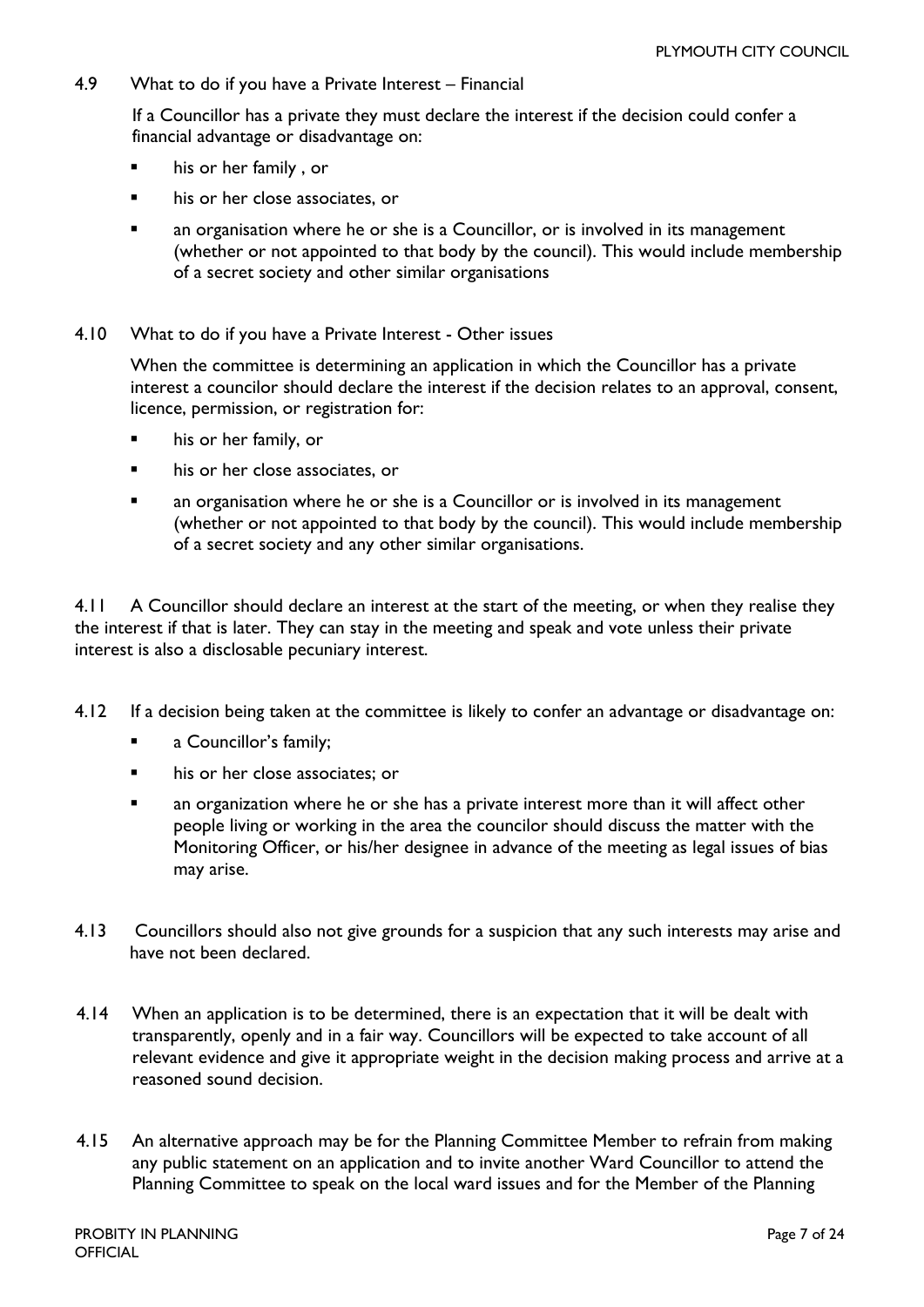Committee, if she/he has not made a public statement in support of or against the application, to confine his/her comments to the relevant planning issues, taking into account the interests of the City as a whole.

### <span id="page-7-0"></span>**5.0 PREDETERMINATION OR PREDISPOSITION**

- 5.1 Members of the Planning Committee need to ensure that they do not fetter their ability to participate in the decision making process on an application by making up their mind or clearly indicating that they have made up their mind on how they will vote prior to the consideration of the application by the committee.
- 5.2 The Planning Committee should, when considering an application, take into account all views that are expressed in such a way that they are openly heard and fairly considered in a balanced way before the committee reach a decision.
- 5.3 Members of the Planning Committee can have a predisposition to an initial view, where the Councillor is clear they are still willing to listen to all the material considerations presented at the Planning Committee before deciding on how to exercise their vote on behalf of the community.
- 5.4 The fettering of a Councillors discretion as set out in 5.1 and then taking part in the decision making process will put the Council at risk of a finding of maladministration and of legal proceedings on the grounds of there being a risk of bias or predetermination or a failure to not take into account all of the factors enabling the application to be considered on its merits.
- 5.5 The Localism Act 2011 now sets out that a Councillor, who has expressed a preference for a particular outcome of an application as it proceeds to determination, will **not** be taken to have had a closed mind when making the decision just because they have previously done or said anything to indicate their view in respect of the matter. However, it is important that a fair minded observer would think that the Councillor was open to changing their mind in the light of different or additional information, advice or evidence presented.
- 5.6 It will be evident that the appropriate action is not clear cut and will depend on the circumstances of a particular case and application. Planning Committee members need to avoid bias and predetermination and take account of the general public's (and the Ombudsman's) expectation that a planning application will be processed and determined in an open and fair manner. To do this, Councillors taking the decision on an application must take account of all the evidence presented before arriving at a decision, and should avoid committing themselves one way or another before hearing all the arguments.
- 5.7 A situation can arise when a Member of the Planning Committee represents a Ward within which a contentious application is lodged. If, prior to the matter being considered by the Planning Committee, that Councillor decides to make a public statement, and either supports or opposes the application, it will be difficult for that Councillor to be seen to subsequently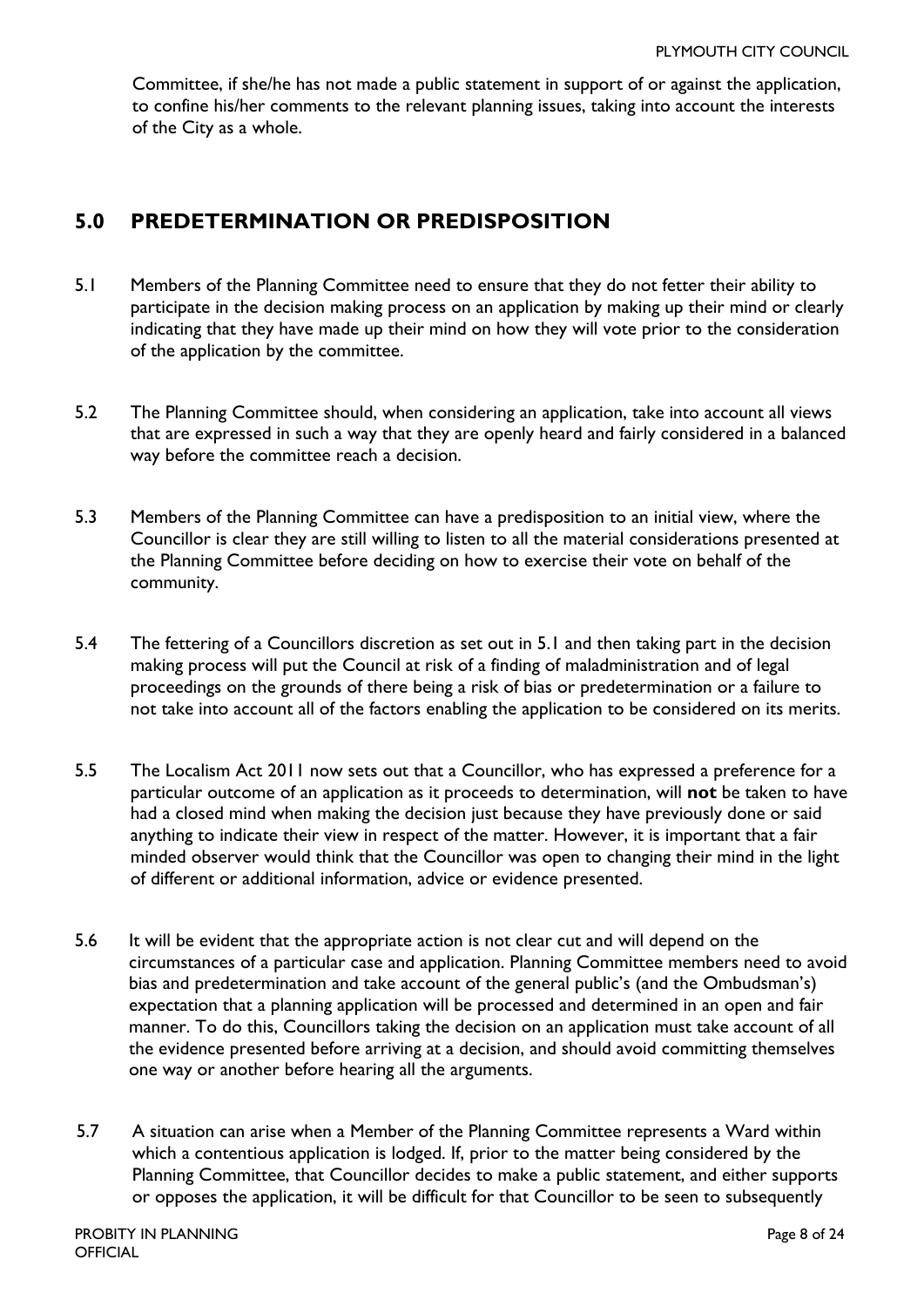determine the application transparently, openly and fairly. Accordingly, the Councillor should make an open declaration, in relation to his or her position and not vote on the determination of the application at Planning Committee. The open declaration should be noted in the Planning Committee minutes. The Councillor will also be required to vacate their seat within the Planning Committee and to sit within the public gallery for the duration of the consideration of the item, and where they have exercised their right to speak as a Ward Councillor, they can address the Planning Committee at the appropriate time in accordance with the Ward Councillor speaking arrangements (see section 11).

5.8 Ultimately it is the responsibility of the individual Councillor to ensure that their role on the Planning Committee is not compromised and it is also for them to strike the balance that may need to be made between ward and other interests and the requirements of the Planning Committee.

### <span id="page-8-0"></span>**6.0 DEVELOPMENT PROPOSALS SUBMITTED BY COUNCILLORS, OFFICERS AND THE COUNCIL**

- 6.1 In accordance with the Council's Officer Code of Conduct (June 2000), employees must declare any financial or non-financial interests which relate to their work to the appropriate Director, Service Director, or Head of Service, including membership of any organisation not open to the public without formal membership and commitments of allegiance. Such declarations will be maintained in documents which will not be publicly disclosable.
- 6.2 Such declarations can be made on a regular basis without any known future applications coming forward. In such situations, planning and other associated applications will not be allocated to that employee to deal with.
- 6.3 However, it will sometimes occur that an employee only identifies a conflict of interest in the course of determining an application. At this point it is the responsibility of the employee to immediately raise the declaration with the Director, Service Director, or Head of Service and for the employee to take no further action in the determination of the case. Again, a record of the declaration will be maintained in documents which will not be publicly disclosable.
- 6.4 In all instances where there is a conflict of interest the appropriate procedure would be for officers to notify the Director, Service Director, or Head of Service of that conflict and to have no further part in the determination of the application.
- 6.5 Any proposals submitted by Councillors and Officers shall be dealt with so as to give no grounds for accusations of favouritism. For this reason reference is made in the Terms of Reference for Planning Committee for decision making involving Council employees or Councillors.
- 6.6 Officers and serving Councillors must not act as agents for people pursuing Planning matters within Plymouth City Council's jurisdiction.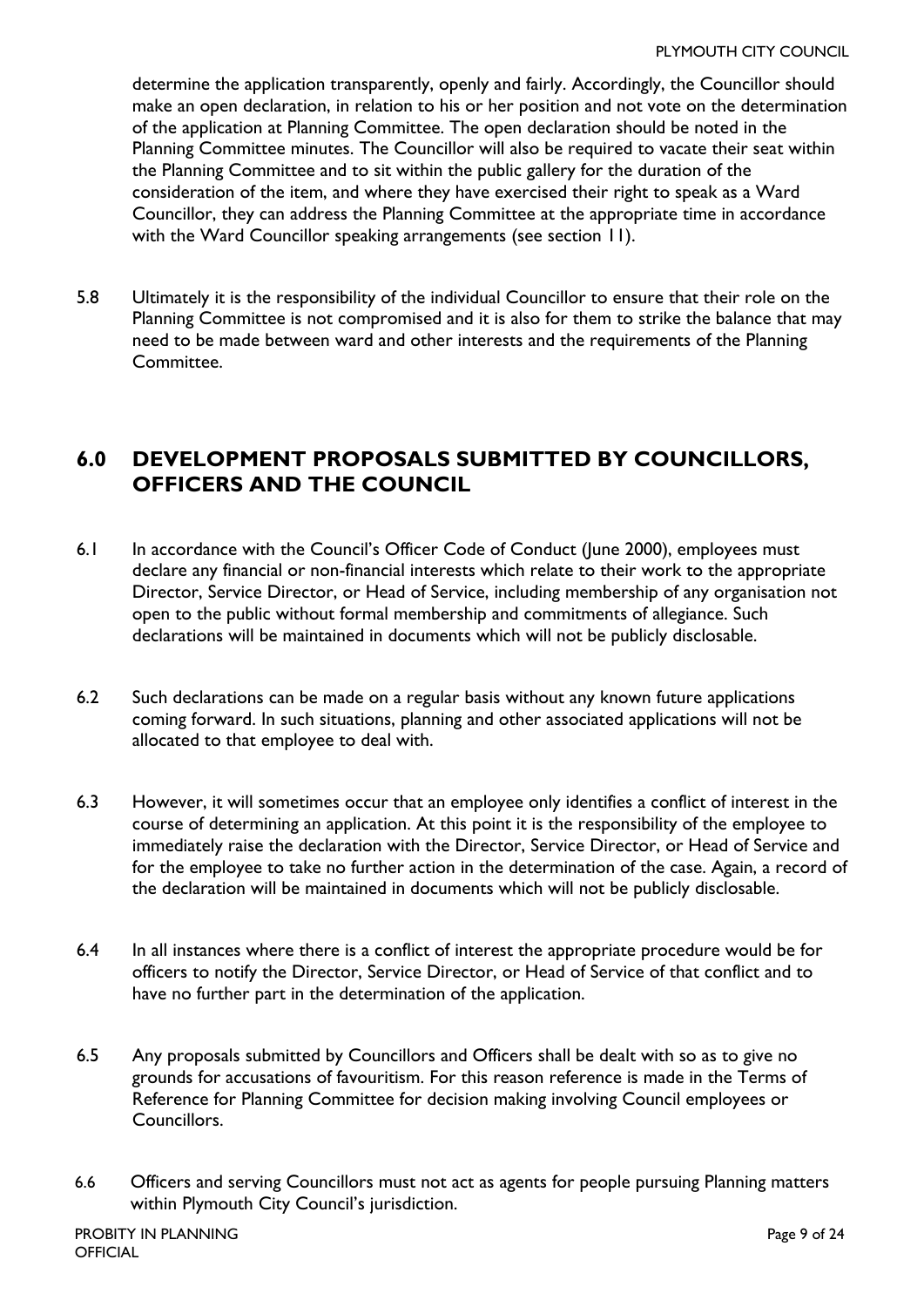6.7 Any application submitted by Plymouth City Council shall be processed in the same transparent and impartial manner as for any other applicant with the Service Director for Strategic Planning and Infrastructure using his powers of referral if he considers it meets the provisions outlined in the Planning Committee Terms of Reference.

### <span id="page-9-0"></span>**7.0 LOBBYING**

- 7.1 It is recognised that lobbying is a normal and perfectly legitimate element of the process of considering planning applications. If a Councillor, who is not on the Planning Committee to determine an application, wishes to support a particular viewpoint then that Councillor has a right to appear at Planning Committee and seek permission to address the meeting.
- 7.2 It is, however, important that Councillors protect their impartiality and integrity in planning matters. Planning Committee Members will not breach the Code by listening to or receiving viewpoints from residents or other interested parties provided that they make it clear that they are keeping an open mind. However expressing an intention to vote one way or another before a Planning Committee meeting would prejudice impartiality.

### <span id="page-9-1"></span>**8.0 WARD COUNCILLOR INVOLVEMENT IN PLANNING APPLICATIONS PROCESS**

- 8.1 Ward Councillors have a central role in helping to represent the views of local people and other stakeholders at both pre-application and planning application stage. Ward Councillors bring strong community leadership, extensive local knowledge and an up to date understanding of current issues. Planning officers have to act impartially at all times, but will provide support and advice to ward Councillors on planning matters in order for them to play this community leadership role. This will include the involvement of ward Councillors in negotiations on planning obligations.
- 8.2 To assist with Councillor engagement in the Planning process named Planning Officers have been identified for each ward. Councillors are encouraged to contact this officer to help them become engaged in planning decisions and ensure they can properly represent the issues raised by their residents.

#### **Information available to Ward Councillors**

8.3 The City Council web-site sets out development plan policies and supporting information and evidence base documents in order to help inform ward Councillors consideration of a development proposal at both pre-application and submission stages.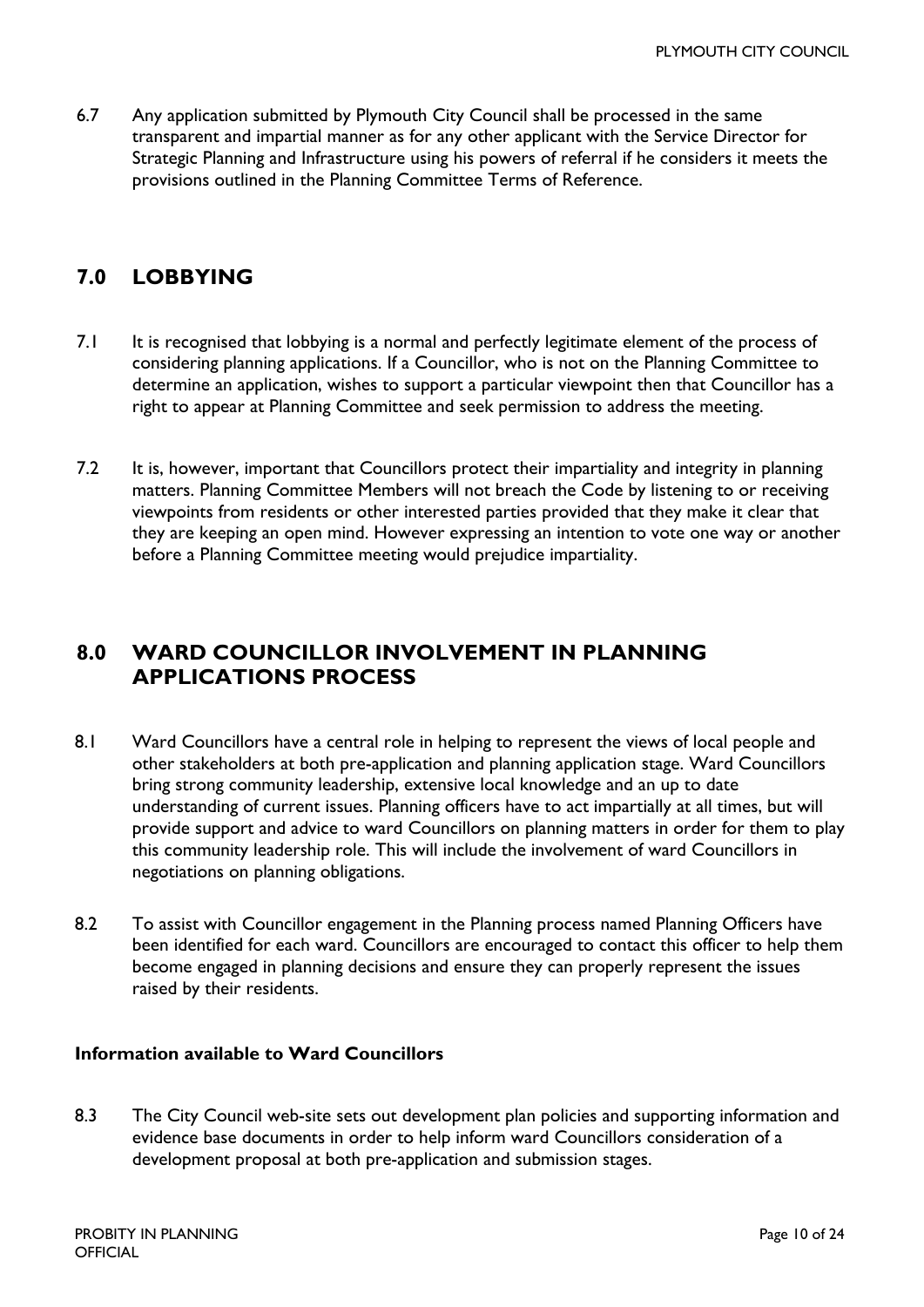8.4 To further assist Ward Councillors in considering to what extent they wish to make comments on development proposals, every week Ward Councillors will be sent a link to the weekly planning list which includes all planning consent applications all pre applications submitted unless there is a specific exclusion from the public record by virtue of the Freedom of Information Act or Data Protection Act. In these cases the case officer will encourage the applicant to engage with Ward Councillors on a confidential basis.

#### **Councillor Involvement at Development Enquiry Service (DES) Pre-Application Stage**

- 8.5 Councillors should review the weekly planning list. Councillors should contact the named case officer at their earliest opportunity if they wish to draw attention to any particular planning or Section 106 related issues or concerns, specifying which site this relates to. This will enable officers, Ward Councillors and the developer to more positively engage together in progressing the pre-application discussions and take account of key local issues at an early stage. It is at this stage a Councillor should also indicate whether they wish to receive an informal presentation from or attend a meeting with the developer/agent. Pre-application engagement with Councillors will enable the developer to positively engage with ward Councillors at an early stage in the development process, without compromising the decision making process
- 8.6 Where requested, for major developments, the planning case officer will facilitate the opportunity for an informal presentation of the development proposal by the developer/agent to interested Councillors, at pre-application stage. A request for an informal presentation can be made by Councillors, the developer/agent or by planning officers. Informal DES presentations will generally be undertaken within 4 weeks of the Development Enquiry Service application being registered, and will be carried out fully in accordance with the Council's Code of Good Practice for Members and Officers, and the general advice contained in the National Model Code of Conduct (Local Authorities (Model Code of Conduct) Order 2007 - S1 2007/1159). Wherever possible meetings will be arranged for all interested Councillors to reflect Councillor availability, but in order not to unduly delay pre-application discussions Councillors will be expected to prioritise attendance at any DES meetings requested.
- 8.7 The purpose of these DES presentations is to inform Councillors of emerging proposals for major developments and enable key local issues of relevance to the development, including any Section 106 matters, to be identified. Such early engagement will enable the developer to understand and address any significant local concerns as early in the development process as possible including any priorities to mitigate the impact of the proposed development. The collection and expenditure of Community Infrastructure Levy (CIL) payments will not be a matter for discussion at these meetings since CIL is non-negotiable and the expenditure will be determined through the governance of the Council's Regulation 123 List.
- 8.8 The developer's presentation will be limited to the facts of the development proposal.
- 8.9 Councillors will be given the opportunity to ask questions concerning any aspect of the proposal, including Section 106 matters. Unless a matter is commercially confidential and sensitive, developers will be expected to provide comprehensive answers to questions from Ward Councillors.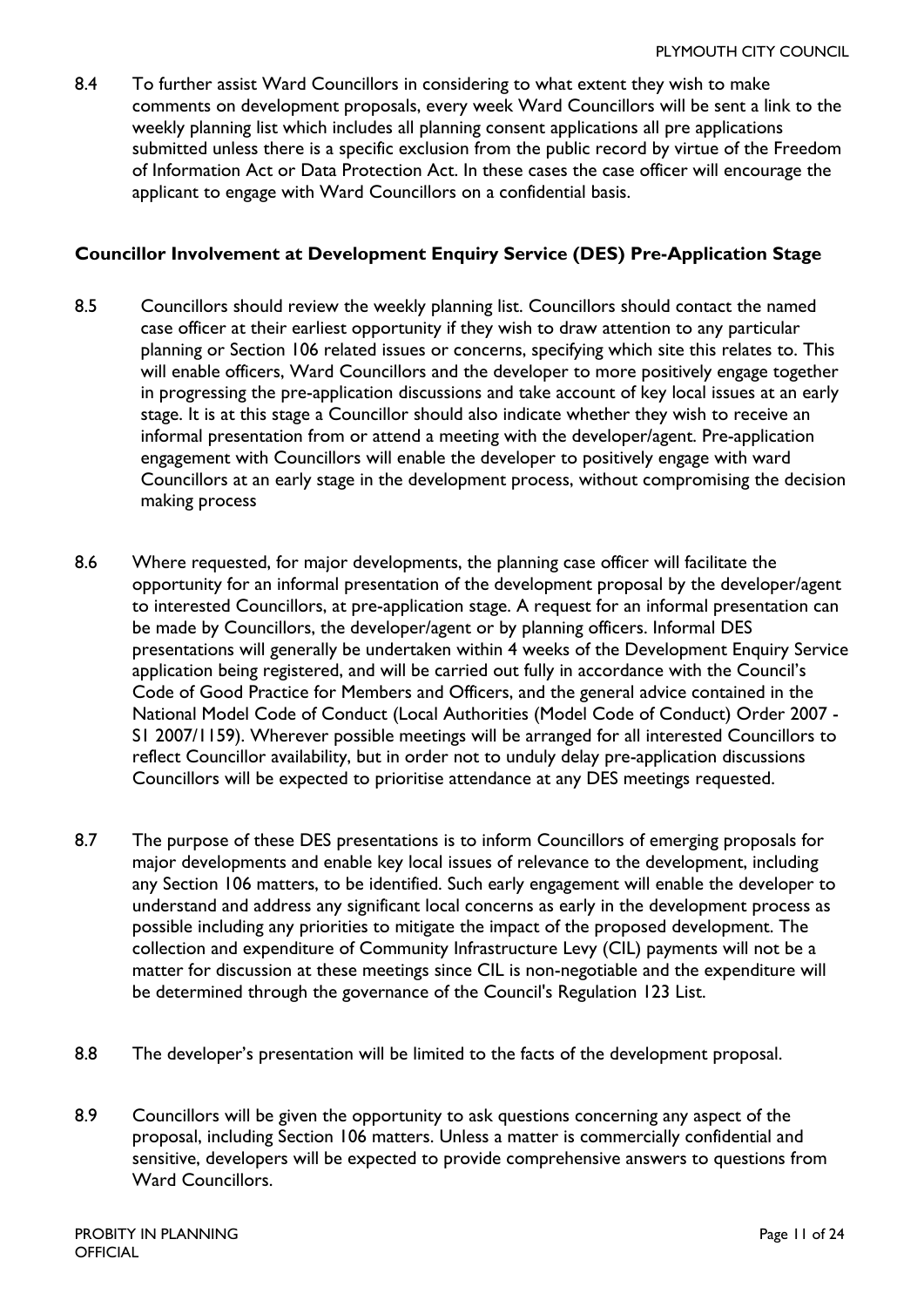- 8.10 The planning case officer will highlight the key planning issues, summarising policy issues, third party views and other issues for consideration. Key issues raised at the DES meeting will be written up as part of the case officer's report to Planning Committee.
- 8.11 Councillors will be at liberty to express opinions in support or opposition for the proposals at meetings with the applicant if they wish, unless they are also a member of the Planning Committee.
- 8.12 Where a Councillor is also a member of Planning Committee this will be declared at the start of the meeting. The planning case officer will then make it clear that the Planning Committee Member is at the meeting to understand the issues and to ask questions of clarification, but will remain open minded so as to avoid any suggestions of pre-determination.
- 8.13 Local ward Councillor involvement at pre-application stage will not affect the speaking rights of the member at Planning Committee provided the local ward Councillor has followed the Council's Code of Good Practice for Members and officers.
- 8.14 The presentation will not form part of the formal negotiation process that will take place strictly between the Strategic Planning and Infrastructure Department and the applicant.
- 8.15 **Under no circumstances should Planning Committee Members meet with developers/landowners/applicant (or their advisors) without the presence of a Planning Officer**. To do so will be a breach of this code and may prejudice the integrity of any subsequent decisions made on any application. Councillors who are not members of Planning Committee are advised to seek advice from Planning Officers prior to agreeing to meet with applicants.

#### **Councillor Involvement at Planning Application Stage**

- 8.16 In accordance with the principles set out in the Statement of Community Involvement, Councillors should review the weekly list of planning applications. It is the Councillor's responsibility to initiate contact with the case officer named in the weekly list if they wish to draw attention to any particular planning or Section 106 related issues or concerns.
- 8.17 Where a Councillor asks to be involved in the planning application discussions the case officer will arrange a meeting with the applicant (or their representatives) at a mutually convenient date and time and will always invite the other Ward Councillors to attend.
- 8.18 In order not to unduly delay the determination of planning applications Councillors will be expected to prioritise attendance at any planning meetings requested. This date will normally be within 3 weeks of receipt of the request for the meeting. Members can still make comments on a planning application within the statutory consultation period of 21 days.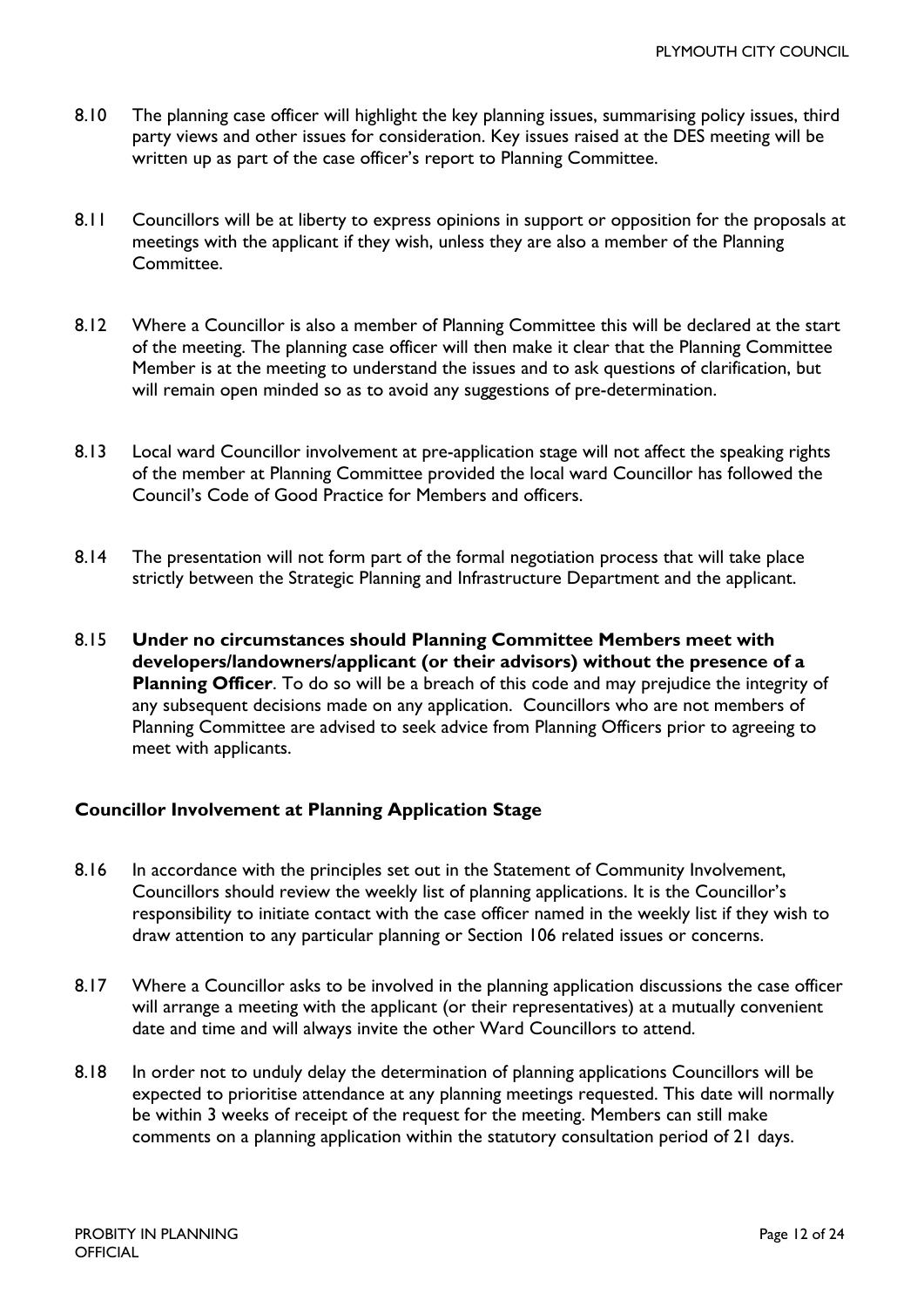- 8.19 The advice and discussions at any meeting will not bind the formal determination by the Local Planning Authority of the planning application.
- 8.20 Under no circumstances should Planning Committee Members meet with a developer without the presence of a Planning Officer and other Members are advised to seek advice from Planning Officers prior to meeting a developer.

#### **Presentation to Councillors prior to Planning Committee**

- 8.21 Planning Committee can request that a presentation is given to the Planning Committee Members prior to the formal Planning Committee. This will only be agreed in exceptional circumstances when there are complex issues that Planning Committee need to understand before they can make a reasoned Planning decision. For example it could be due to a legal ruling, the need to understand the activities being proposed by the applicant, or a complex policy issue. The need for a presentation will be at the complete discretion of the Chair of Planning Committee in consultation with the Service Director for Strategic Planning and Infrastructure.
- 8.22 The presentation will be held for the benefit of Planning Committee members only and any public or applicant involvement would be at the discretion of the Chair of Planning Committee in consultation with the Service Director for Strategic Planning and Infrastructure
- 8.23 The presentation will be chaired by the Chair of Planning Committee and be attended by appropriate Council Officers who will give factual information as requested by the Chair. Under no circumstances will there be a debate on the merits of the relevant planning application. The Chair will remind Members at the beginning of the meeting of their responsibilities not be pre-determined prior to the Planning Committee and the Chair would reserve the right to end the meeting if Members do not strictly adhere to the provisions set out in section 5 of the Code of Good Practice relating to pre-determination.
- 8.24 The meeting will not form part of the formal Planning Committee meeting, but will be referred to in the minutes that will accompany the formal planning decision.

### <span id="page-12-0"></span>**9.0 ROLES OF MEMBERS AND OFFICERS AT PLANNING COMMITTEE**

- 9.1 Officers and Members have specific roles at Planning Committee. In particular the following Members and Officers will be identified at the Planning Committee:
	- Chair of Planning Committee
	- Vice Chair of Planning Committee
	- Other Members of Planning Committee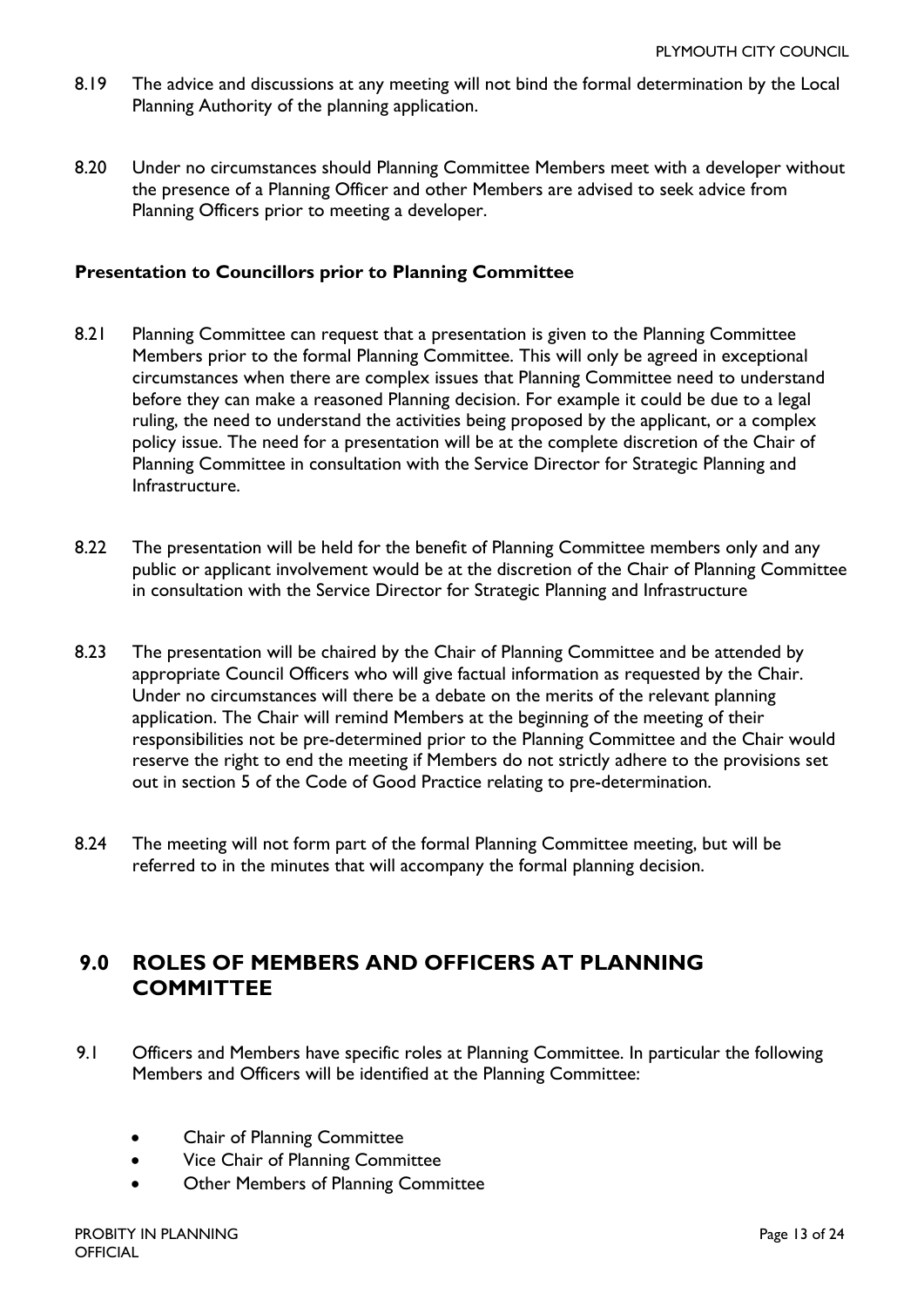- Lead Planning Officer
- Legal Officer
- Democratic Support Officer
- Case Officer
- Other professional inputs (as determined by the Service Director for Strategic Planning and Infrastructure)

### <span id="page-13-0"></span>**10.0 ORDER OF PLANNING COMMITTEE CONSIDERATIONS**

- 10.1 All decisions that are to be made by the Planning Committee will be based upon written reports by Officers supplemented, where necessary, by a brief oral presentation which may include a site plan, an aerial photograph of the site, photographs of the site, key application plans and drawings, video and other relevant material that the Officer considers will assist the Planning Committee in the consideration of the proposal.
- 10.2 In specific regard to the written reports prepared by Officers if there is found to be an error in the report after the reports have been published then the application will be deferred to the next Committee. Officers will bring this to the Planning Committee's attention at the start of the oral presentation. The Committee can, however, determine that the application should not be deferred if it is considered appropriate.
- 10.3 In most cases the Service Director for Strategic Planning and Infrastructure will make a recommendation to the Planning Committee to either refuse planning permission, with reasons, or to approve planning permission, with conditions. In exceptional circumstances the Service Director for Strategic Planning and Infrastructure may not be in a position to make a recommendation to the Planning Committee through the main report. Where this is necessary reasons will be given as part of the Officer report and presentation to the Planning Committee. The Service Director for Strategic Planning and Infrastructure may also need to report updates on specific aspects of a proposed development or undertake presentations of development proposals with the applicant at the early stages of a proposal. Where this is the case these will be separately identified on the Planning Committee agenda. In order to ensure efficient and effective decision making the Service Director for Strategic Planning and Infrastructure will generally seek from the Planning Committee delegated authority to determine a planning application after the expiry of an advertisement period, or upon receipt of additional details, or will seek delegated authority to refuse permission where a Section 106 agreement linked to a resolution to grant consent is not, in his/her opinion, being expedited with sufficient speed by the applicant or will seek to defer to the Service Director for further negotiations in consultation with Chair, Vice Chair, and Lead Opposition Group Member for Planning.
- 10.4 Where further detail and clarification on a published report is required, this will be provided in the form of a written addendum report, to be made public no later than 5.00 p.m. the day prior to the Planning Committee meeting. Officers will always seek to ensure that the use of addendum reports is kept to the absolute minimum.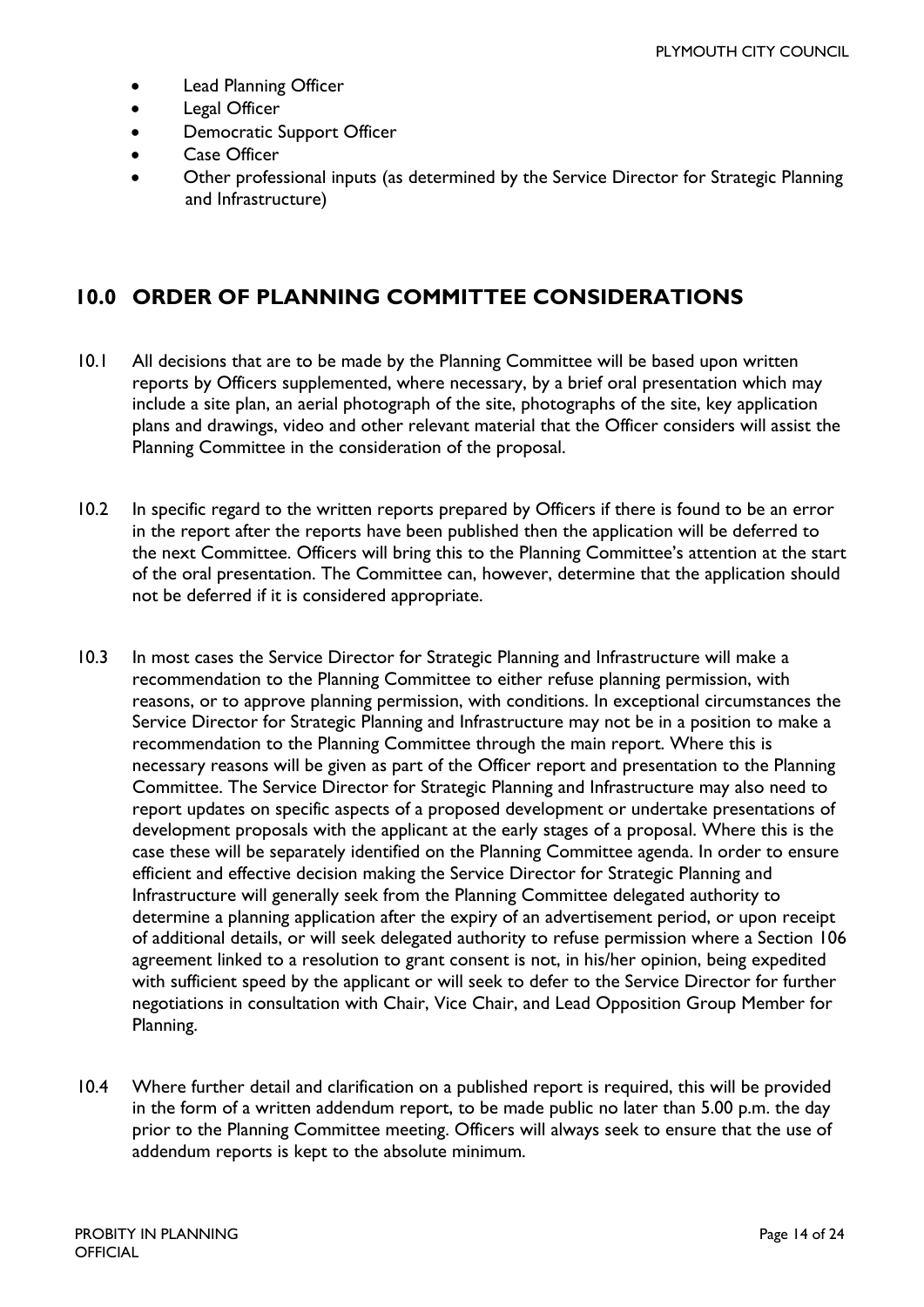- 10.5 In exceptional circumstances, a further oral report may need to be provided at the Planning Committee meeting itself.
- 10.6 The order for consideration of all planning applications will be as follows:
	- 1. Planning Officer Oral Presentation;
	- 2. Any Planning Committee Member(s) with a prejudicial interest who wish to speak for or against a proposal (who will then leave the room);
	- 3. Any eligible Ward Councillor(s) who wish to speak for or against the proposal;
	- 4. Any Public Speaker who wishes to speak against the proposal;
	- 5. Any Public Speaker who wishes to speak in favour of the proposal;
	- 6. Questions to the Planning Officer by Planning Committee Members and debate on the proposal;
	- 8. Planning Committee Members move and debate any alternative motions to the recommendation. The Lead Officer clarifies the wording of the alternative motion and the Chair puts these to the vote as appropriate (refer also to section 14);
	- 9. Chair of Planning Committee puts the original recommendation to the vote, if necessary;
	- 10. Formal Decision of Planning Committee on the proposal.
- 10.7 If Members request a point of clarification arising from what they have heard from any of the Speakers, to assist them with their consideration of the proposal, the Chair may, at his or her complete discretion, ask for a short adjournment so that the Lead Planning Officer can consult directly with the Speaker or another officer not present at the meeting who may be able to assist.

### <span id="page-14-0"></span>**11.0 PUBLIC SPEAKING AT PLANNING COMMITTEE**

- 11.1 Once the Planning Committee agenda and accompanying papers are made available to the public five days prior to the Planning Committee meeting, anyone who wishes to speak must notify the Council's Democratic Support Section (details of which will be on the agenda papers) that they wish to speak, give details of the item upon which they wish to speak under Part I and whether they wish to speak as a supporter, objector, or Ward Councillor. The exception to this would be a Councillor who has referred an item to Planning Committee. In such cases the Councillor will have been deemed to have registered to speak at Planning Committee through the referral process. Notification must be made in person by either telephone, letter or e-mail and must be received by no later than 4.30 p.m. two working days before the Planning Committee meeting. An individual who wishes to speak at Planning Committee must register personally.
- 11.2 The Members who will be permitted to speak as Ward Members are normally only those Members whose ward boundary falls within the 'red line' of the planning application site. However, exceptionally other Members will be allowed to speak at the discretion of the Chair provided that they represent an adjacent ward to where the red line is located and in the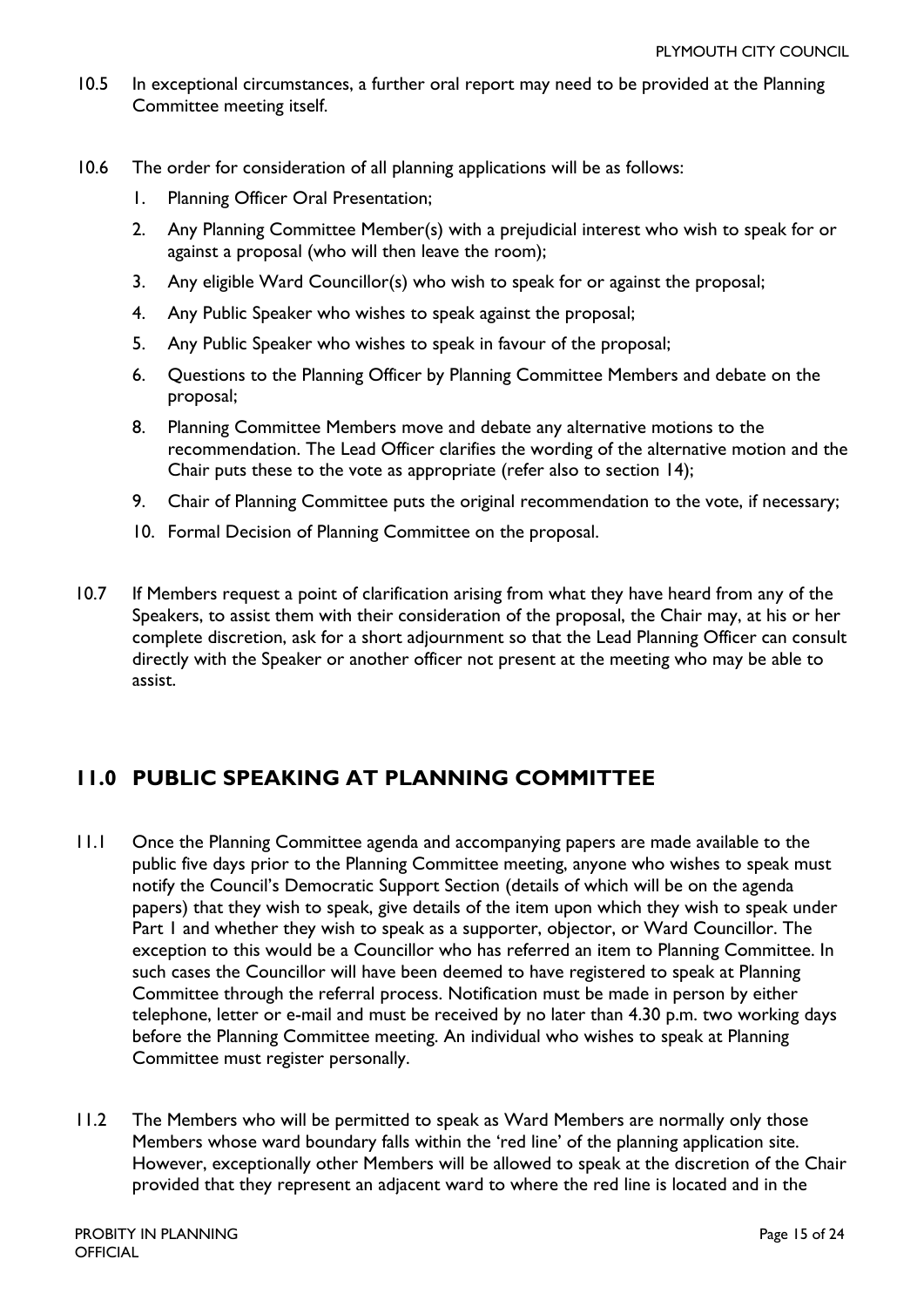Committee's opinion the development directly affects residents in that adjacent ward and any of those residents have submitted letters of representation within the statutory notice period. When such an exception is made the reason will be provided as part of the Planning Committee minutes. Other Members can speak at Planning Committee, but as an objector or supporter and provided they meet the other requirements in section 11.

- 11.3 The other participants allowed to publicly speak at the Planning Committee will be the applicant or agent and/or third party objectors and supporters or another representative nominated by them. In the case of third parties only those who have made written representations on the planning application during the statutory consultation period will be eligible to speak. In the case of Public Rights of Way applications there will also be a further participant, the landowner, who will be allowed to speak after the Officer presentation, and any Members, objectors and supporters have spoken.
- 11.4 In all circumstances the maximum number of public speakers will be one objector and one in support of the development proposal (plus a landowner for Public Rights of Way applications). If there are several persons wishing to speak (whether objectors or supporters) preference will be given to the first person who properly registers to speak. However the Democratic Support Officer will advise other people who wish to speak of the nominated speaker and, if that speaker is agreeable, then an alternative speaker can be put forward provided all the other criteria in section 11 is satisfied.
- 11.5 Speakers who have notified that they wish to speak need to attend the Planning Committee at least quarter of an hour before the start of the meeting and should register their details with the Democratic Support Officer. They will need to provide their name, the application they are to speak on, and whether they are an objector or supporter of the proposal.
- 11.6 Speakers will be allowed to speak for up to a maximum of five minutes and there will be no further involvement of the speaker in the deliberations of the Planning Committee, except as outlined in paragraph 10.6. Speakers will NOT be given an opportunity to ask questions of the Members of the Planning Committee.
- 11.7 Speakers are not expected to provide any presentational material for the Planning Committee. However, if a speaker wishes to submit any presentational material to supplement their speech they must do so no later than the deadline for speaking as outlined in paragraph 11.1. The material must only deal with issues raised through the formal representations procedure on that particular application. Any other presentational material that is produced by speakers will not be accepted and will be disregarded.
- 11.8 In the event an application is deferred, anyone wishing to speak at the subsequent Planning Committee meeting must register in the normal way. Any previous speaker will not be given preference over other eligible speakers.
- 11.9 Speakers should not interrupt other speakers or interrupt the Planning Committee debate.
- 11.10 Speakers should not to make slanderous statements or any other racially motivated, discriminatory or inflammatory remarks.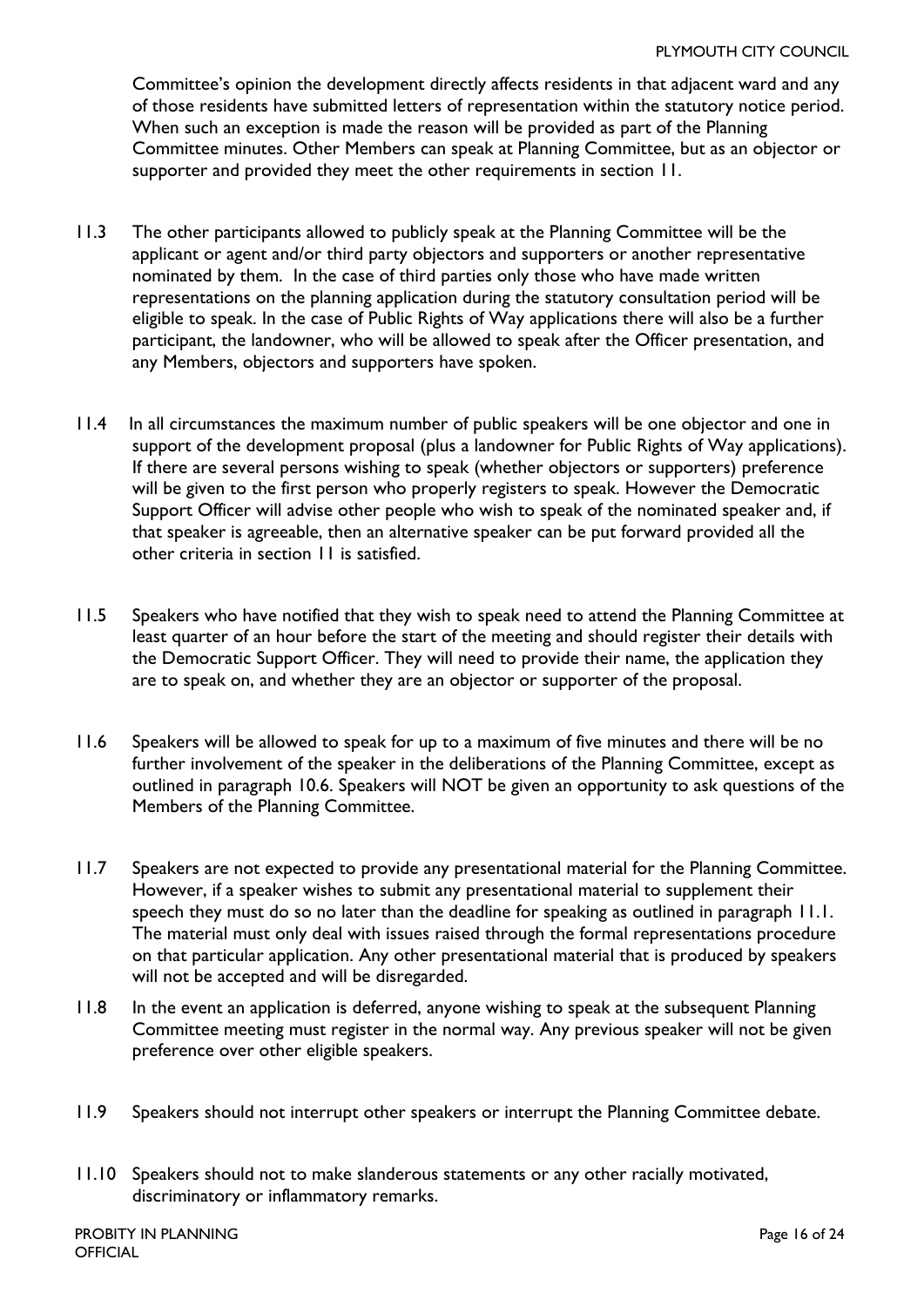- 11.11 The Chair can suspend the right to public speaking in relation to an individual item or the whole Planning Committee if he/she considers it necessary to maintain order at the meeting.
- 11.12 The Chair can also require a speaker to cease speaking and leave the meeting if in the opinion of the Chair the speaker's statement falls within 11.9 or 11.10 above.
- 11.13 The Chair of Planning Committee at any time may adjourn the Planning Committee and ask for the public gallery to be cleared to maintain order at the meeting if there is any activity or behaviour which, in his/her opinion, is disrupting the proper consideration of a planning application and/or the conduct of the business of the Planning Committee.
- 11.14 The Chair of Planning Committee at any time may require a Member of the Planning Committee to leave the meeting and take no further part in the proceedings if, in his or her opinion the Member has made statements that fall within 11.9 or 11.10.

### <span id="page-16-0"></span>**12.0 SITE VISITS**

- 12.1 Planning Committee Members will be expected to be familiar with the site and the issues surrounding the Officer recommendation when they arrive at a Planning Committee meeting.
- 12.2 If, prior to a Planning Committee meeting, a Member considers that additional illustrative material would assist the Planning Committee to visualise the impact of the proposed development (over and above the planning application drawings and plans and the material forming part of the Officer's presentation to the Planning Committee) they should advise the Service Director for Strategic Planning and Infrastructure either at least three working days before the Planning Committee meeting or during the Planning Committee site visit clearly specifying what additional material is needed and why.
- 12.3 Officers will normally organise a site visit ahead of any formal recommendation if they feel this would benefit Members' understanding of the proposal and subject to the agreement of the Chair. These site visits will be held prior to the Planning Committee meeting and will be agreed in advance in consultation with the Chair and Vice Chair. Councillors will be expected to give priority to attending this at the arranged time. If Councillors wish the Planning Committee to visit other sites on the Planning Committee agenda not already included in the scheduled site visit they should advise the Service Director for Strategic Planning and Infrastructure at the earliest opportunity. If Councillors cannot attend the scheduled site visit they will still be expected to have familiarised themselves with the site. Councillors should, however, inform the planning officer if they intend to enter the owner's property unaccompanied and seek clarification from the planning officer whether it is appropriate for them to be accompanied by an officer.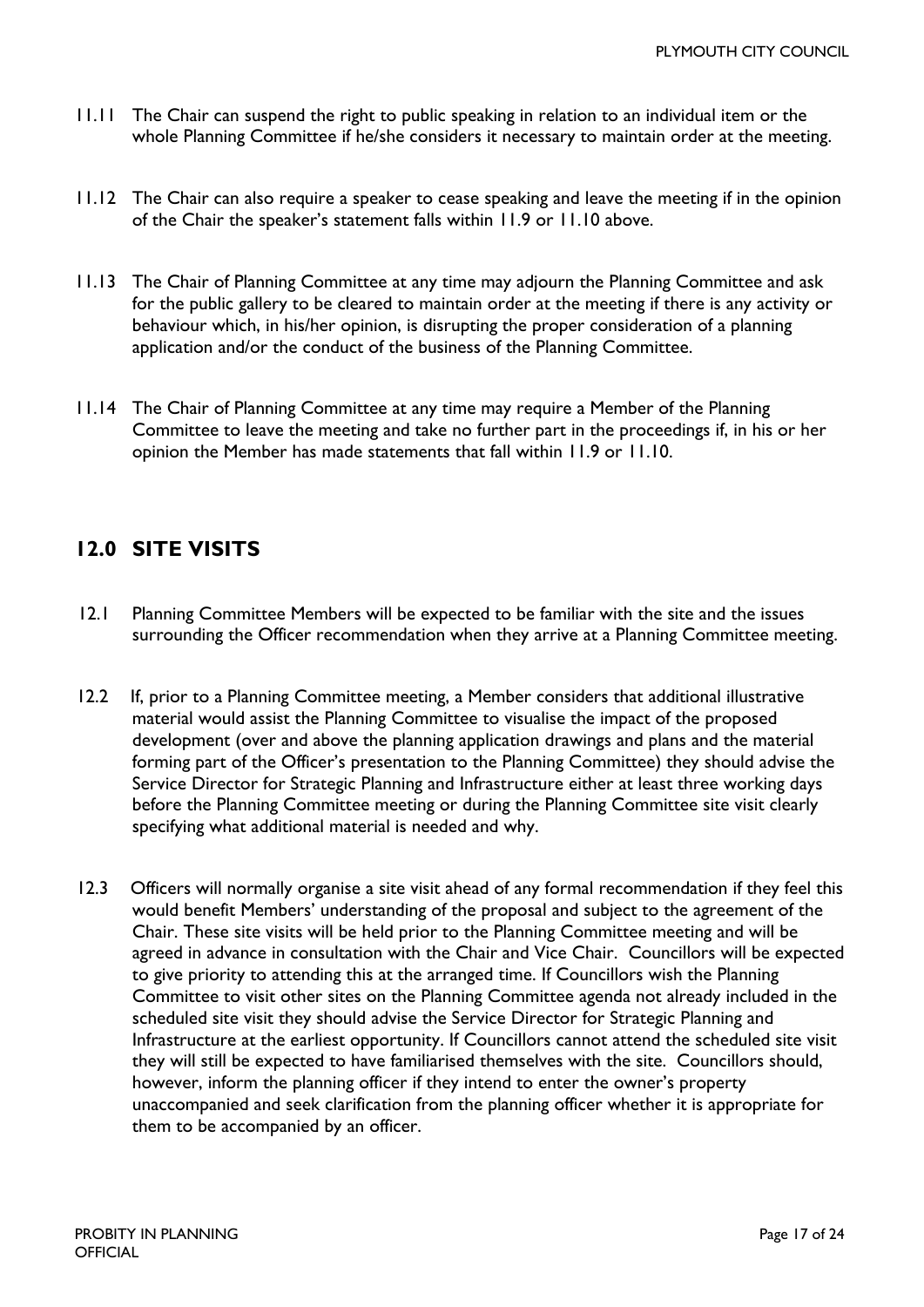- 12.4 If a Member of Planning Committee moves a resolution for a site visit at a Planning Committee meeting not having attended the scheduled visit under paragraph 12.3 Planning Committee will exercise a strong presumption against agreeing to defer the planning application for a further site visit.
- 12.5 If during the course of the consideration of any application a Councillor moves a resolution for a site visit on a site which was not included in the Scheduled site visit the Councillor will need to give an explicit reason that must explain why the need for a site visit was not apparent prior to the Planning Committee meeting. In such cases the deferment for a site visit will need to be agreed by Planning Committee members through a majority vote.
- 12.6 If a site visit is to be made by the Planning Committee it will consist of an inspection of the site (and adjoining sites and buildings as necessary) with the assistance of Officers. The purpose of the site visit is to assess the site and surroundings in the context of the development proposals under consideration, relevant development plan policies and proposals, and identified material considerations. It does not form part of the formal Planning Committee meeting.
- 12.7 Site visits conducted by the Planning Committee will normally be unaccompanied (by third parties). As such there is no obligation on the Council to notify the applicant or objectors of the arrangements for a site visit. However it may be necessary to contact the applicant and/or landowner of the site and/or adjacent sites to gain permission to access private property. Before Councillors enter the site(s) or building(s) Officers will explain to any applicants, objectors, or supporters in attendance the procedure for the conduct of the visit. Officers will then explain to Councillors the issues relating to the Planning Committee item pointing out any site related matters as necessary. Councillors will be encouraged to ask Officers questions of fact.
- 12.8 Under no circumstances are Councillors of the Committee or Officers to enter into any discussions with Ward Councillors, applicants, supporters or objectors on the site visit regarding the merits or demerits of the proposal. During the site visit Councillors and Officers should avoid comments that could be interpreted as deliberations on the proposal itself, restricting themselves to questions of clarification or observations of fact. If, in the opinion of the Chair of the Planning Committee (or a named substitute), the conduct of Councillors, Officers or third parties is of such a nature as to be potentially in conflict with any of these requirements, or the safety of the Councillors or Officers is in question, he/she will immediately suspend the site visit. If the Chair of the Planning Committee (or a named substitute) does suspend a site visit the application will be determined by a subsequent Planning Committee without further recourse to a site visit (even if a further request is made by a Councillor).
- 12.9 Ward Councillors will be notified and may be present at a site visit but this is only to accompany the Planning Committee members, it is not an opportunity for the Ward Councillors to put forward any case for or against the proposal. The Ward Councillor is only present to assist with any clarification that may be required in connection with local area issues and to hear the explanation given by the Officer.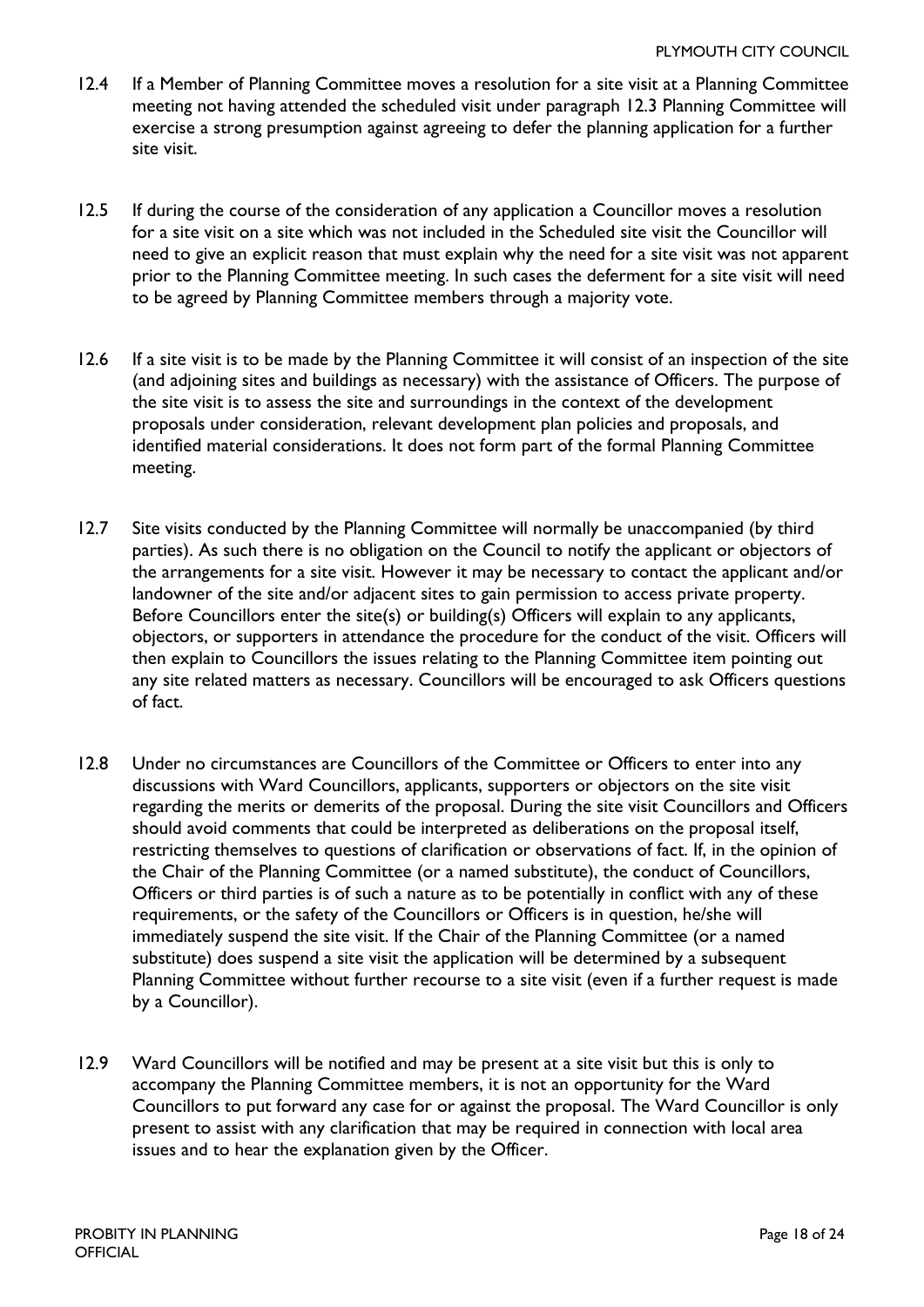- 12.10 The purpose of Planning Committee site visits is:
	- For Members of the Planning Committee to familiarise themselves with the site and its surroundings and the location of relevant parts of the proposal.
	- **For Officer(s) to provide factual information to Councillors regarding the site and the** proposed development.
	- For the applicant or their agent to be present on the site, either to enable access or to ensure health and safety procedures are followed.
	- At the Chair's discretion, to visit third party premises.
	- To seek clarification on details of the planning application from officers.
- 12.11 At the discretion of the Chair of the Planning Committee (or a named substitute) a statement will be read out to all in attendance regarding site visit procedures. The statement is as follows:

"May I remind Members of the Planning Committee that the purpose of this site visit is solely to view the site and seek clarification on the planning application from officers. Planning Committee Members cannot engage in a debate or answer questions about the development. Members cannot discuss the merits or otherwise of the proposal with developers, Ward Councillors or local residents."

- 12.12 The Chair of the Planning Committee (or a named substitute) is able to suspend a site visit at any time if they are not conducted in an appropriate manner or where there are health and safety issues.
- 12.13 A record that a Planning Committee site visit has taken place should be made through a Planning Committee minute.

### <span id="page-18-0"></span>**13.0 DECISIONS CONTRARY TO THE DEVELOPMENT PLAN**

- 13.1 The general principle in planning is that where the Development Plan is up to date and relevant, planning applications should be determined in accordance with it unless material considerations indicate otherwise.
- 13.2 All applications must be assessed in accordance with Section 38(6) of the Planning and Compensation Act 2004 and Section 70 of the Town and Country Planning Act 1990 as amended by Section 143 of the Localism Act 2011.

### <span id="page-18-1"></span>**14.0 DECISIONS CONTRARY TO OFFICER RECOMMENDATION**

14.1 The Planning Practice Guidance (PPG) advises that the most common cause for costs being awarded against a Local Planning Authority is where there are unsubstantiated reasons for refusal. However, the PPG recognises that planning can often involve judgements concerning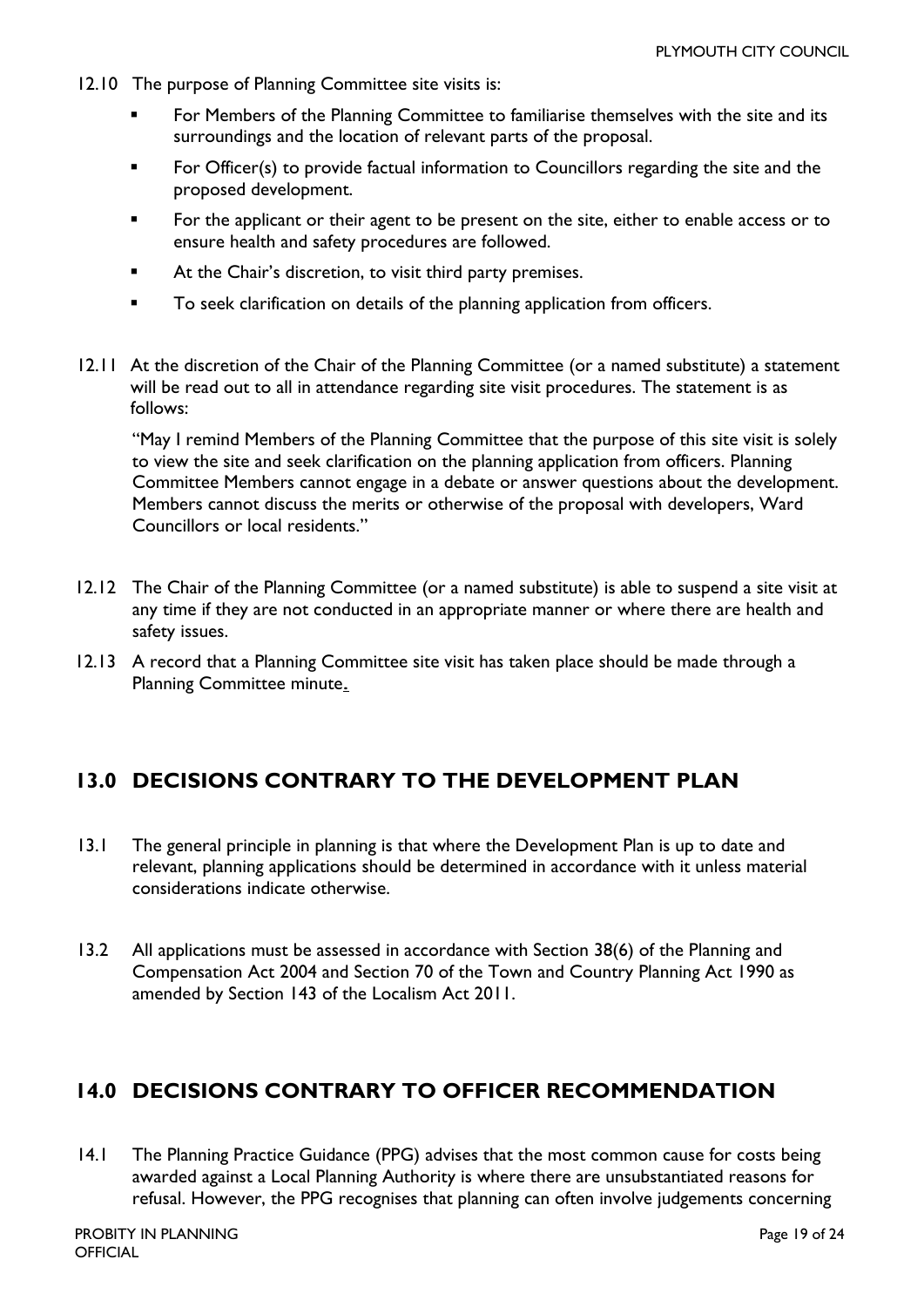the character and appearance of a local area and the precise interpretation and application of development plan policy requirements.

- 14.2 Planning applications can also give rise to local controversy and sustained opposition, leading to Councillors being actively lobbied (see Section 7). However, as the Planning Policy Guidance makes clear, local opposition or support for a proposal is not, in itself, a ground for refusing or granting planning permission, unless it is founded upon valid material planning reasons. Planning authorities will be at risk of costs for unsubstantiated reasons for refusal that rely almost exclusively on local opposition for their justification.
- 14.3 Once the Planning Committee agenda has been published any Councillor may seek advice from Planning Officers, irrespective of the recommendation made on any particular planning application, and discuss what options there are with the Service Director for Strategic Planning and Infrastructure or the Head of Development Management.
- 14.4 If a decision is to be made contrary to the Service Director for Strategic Planning and Infrastructure recommendation, then the Councillors proposing, seconding or supporting a contrary decision must agree the planning reasons leading to this decision and must also give Officers an opportunity to explain the implications of such decision prior to the vote. The reasons for the decision must be given prior to the vote and shall be minuted.
- 14.5 In the event that the Planning Committee is minded to grant an application contrary to Officers recommendation then they MUST provide:
	- (i) Full conditions and relevant informatives or agree to delegate to the Service Director for Strategic Planning and Infrastructure ;
	- (ii) Full statement of reasons for approval (as defined in Town and Country Planning (Development Management Procedure) (England) Order 2015)
	- (iii) Relevant Development Plan policies and proposals.
- 14.6 If Planning Committee wishes to add pre-commencement conditions to a decision to grant, the Service Director of Strategic Planning and Infrastructure will be granted delegated powers to refuse the application if the applicant does not agree to the condition, in order to satisfy the requirements of the Neighbourhood Planning Act 2017.
- 14.7 Where a Member of the Planning Committee moves a motion to refuse an application contrary to the Officers' recommendation then the Councillor moving the motion MUST provide:
	- (i) Full reasons for refusal, which must include a statement as to demonstrable harm caused and a list of the relevant plan and policies which the application is in conflict with;
- 14.8 In the event of a Councillor motion to refuse, which is seconded, the Chair will if necessary adjourn the meeting for a few minutes to allow Officers to advise of any other relevant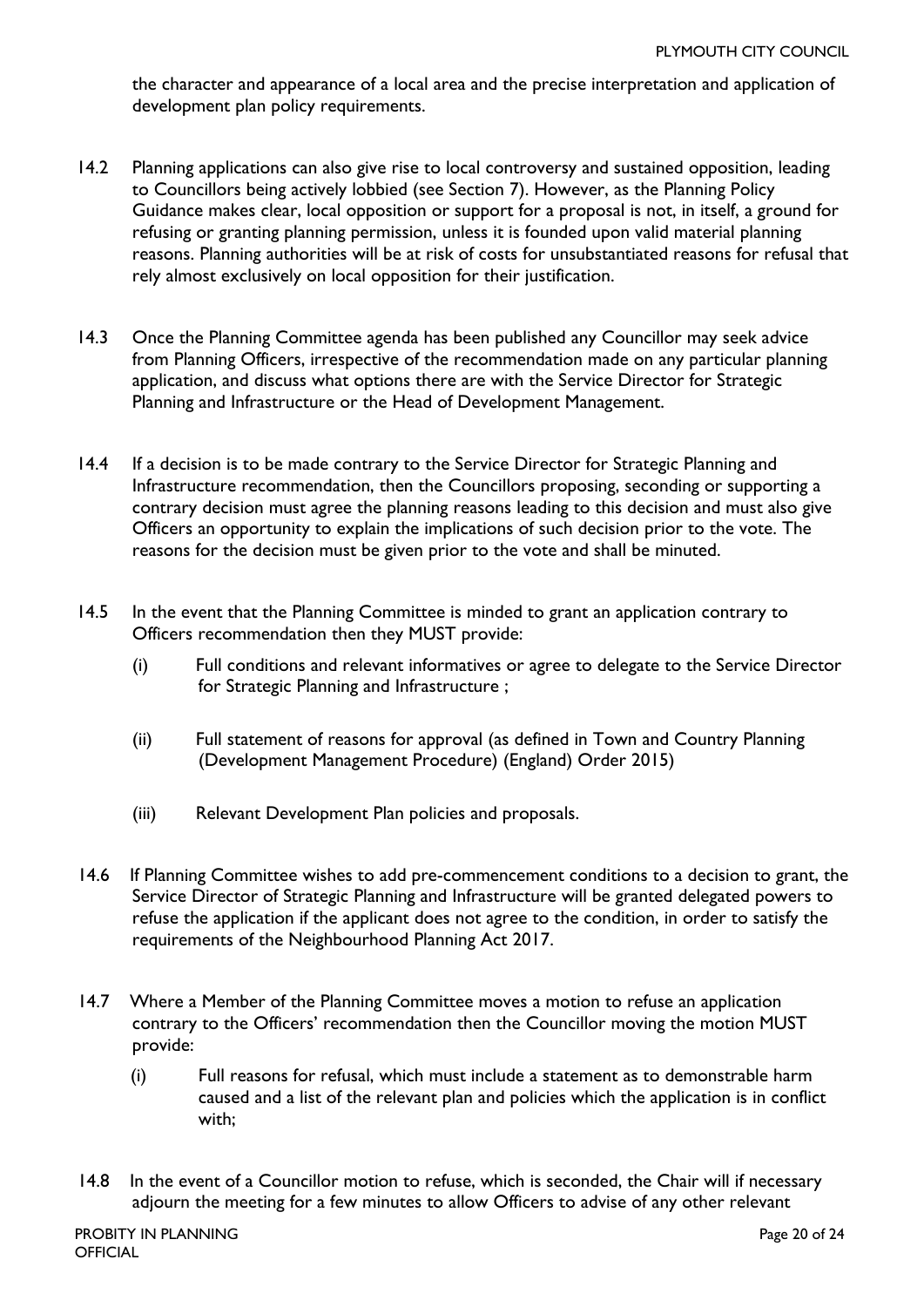planning issues to assist them with their reasons. Vague, generalised or inaccurate assertions about a proposals' impact, which are unsupported by an objective analysis, are more likely to result in a costs award.

- 14.9 If the Councillor moving the motion does not meet the requirements of 14.6 above the motion shall be not be deemed to have been properly made.
- 14.10 If, in the opinion of the Lead Planning Officer (that is the senior planning officer supporting the Chair at the meeting) the possible decision of the Planning Committee to refuse planning permission would carry a high risk of an award of costs against the Local Planning Authority, s/he shall formally ask the Planning Committee to defer a decision and this advice will be formally minuted. The purpose of the deferral shall be to provide time for a full consideration by Officers of the Planning Committee's concerns about the application, such that Officers may advise of grounds of refusal, should the Planning Committee remain minded to refuse the application. In making an assessment about the level of risk of a cost award, the Lead Officer shall have regard to:
	- The application's level of compliance with the Development Plan and other adopted policies;
	- **The robustness of the evidence that can be cited to support a refusal of planning** permission;
	- All other material considerations.
- 14.11 Any decision made during the Planning Committee forms the full and final decision of the Council (subject to agreed matters for deferral and final ratification) and it is therefore essential that both Councillors and Officers carefully follow the above procedure in order to provide a legally binding decision.

### <span id="page-20-0"></span>**15.0 APPEALS AND INQUIRIES**

- 15.1 In the event that planning permission is refused either under delegated powers conferred on the Service Director for Strategic Planning and Infrastructure or by the Planning Committee, an applicant may exercise his/her right of appeal. Officers are responsible for preparing the Council's evidence for these appeals, and the vast majority of these are dealt with by written representations involving an exchange of statements. On occasions specialist Counsel and consultant support is needed to supplement the evidence of Officers.
- 15.2 In the case of an applicant exercising his/her right to an informal hearing or a Public Inquiry Officers will be responsible for presenting the Council's evidence and attending to present that evidence. Councillors are at liberty to attend in their capacity as Ward Councillors and may be called to give evidence as a Ward Councillor. Members of the Planning Committee will not normally be required to attend to present the Council's case.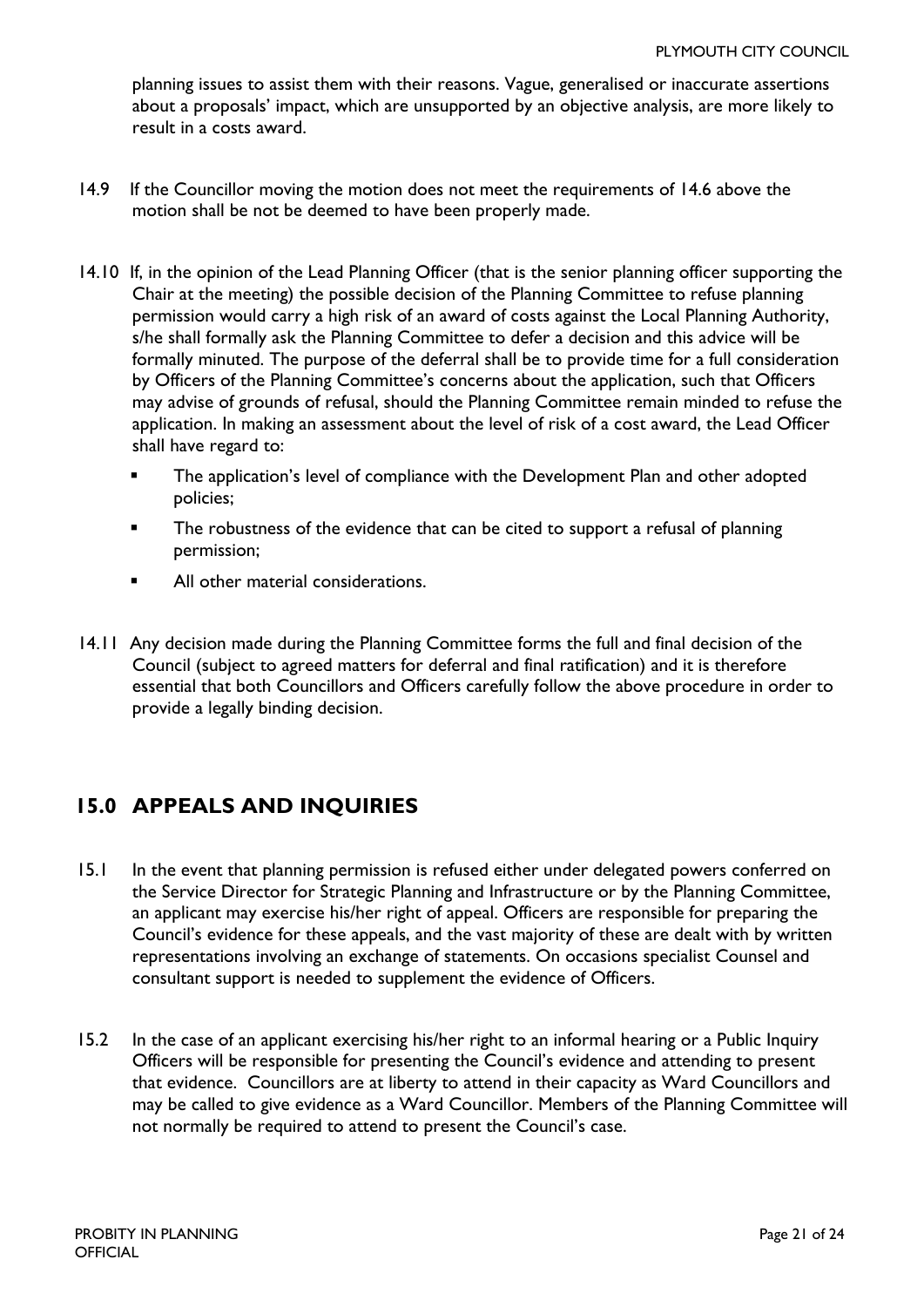- 15.3 In the case where the Planning Committee has refused planning permission contrary to Officer's recommendations Officers will normally prepare and present the evidence in their role as employee of the Local Planning Authority. It will be for the Service Director for Strategic Planning and Infrastructure to identify the officers to prepare and present the evidence.
- 15.4 Members of the Planning Committee who voted to overturn a decision will be provided with a draft of the appeal statement and invited to comment before the officer sends it to the Planning Inspectorate. In addition, there may be some situations where in an informal hearing or Public Inquiry Councillor involvement as a relevant witness is necessary in order to provide a full and accurate case. In circumstances where the Service Director for Strategic Planning and Infrastructure considers this to be the case the Councillor will be expected to attend any Informal Hearing or Public Inquiry in support of the Council's case.
- 15.5 In exceptional circumstances the Service Director for Strategic Planning and Infrastructure may not be able to prepare the Council's evidence to the hearing or inquiry because the Officer's earlier recommendation on the grounds of refusal is so prejudiced by the earlier advice given. In these circumstances a nominated Member of the Planning Committee together with an externally appointed consultant will need to present the Council's evidence.

## <span id="page-21-0"></span>**16.0 QUALITY OF SERVICE**

- 16.1 The responsibility to provide a quality service is shared by both Officers and Councillors. Unnecessary delay at any point in the process of determining an application can result in customer commitments not being met. It can also mean costly delays and can damage the reputation of Plymouth City Council, the Planning Committee itself and its individual Councillors and Officers. This could have wider implications for the regeneration of Plymouth in terms of how investors, and indeed local people, perceive the city.
- 16.2 Therefore, when making decisions Councillors and Officers need to ensure primarily that a fair and reasonable planning decision is made, but that in so doing account must also be taken of customer commitments.

### <span id="page-21-1"></span>**17.0 MONITORING AND REVIEW OF DECISIONS**

- 17.1 Councillors should also play an active part in regularly reviewing the outcome of planning decisions so that lessons can be learned and the future consideration and determination of planning application proposals can be improved as part of a broader commitment to continuous improvement.
- 17.2 Every year the Planning Committee will undertake an Annual Site Visit to review completed projects and look at key regeneration sites that form part of the Local Development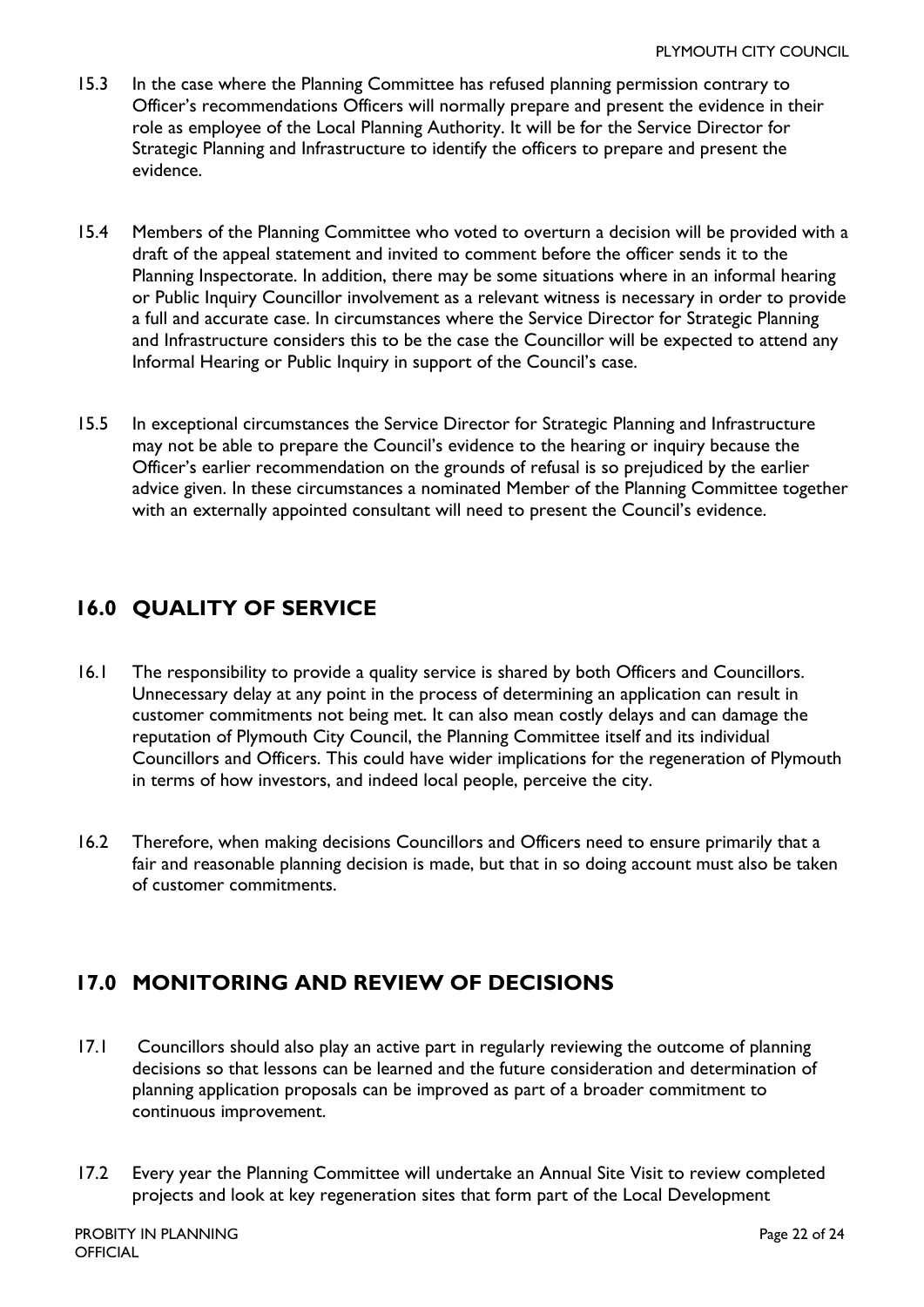Framework. There may also be the need for review site visits during the determination stage of planning applications.

- 17.3 Councillors should assist in the preparation of the Local Development Framework/Local Plans by engaging in key consultation stages and discussing with Officers the application of key policies. The Chair of Planning Committee will also meet regularly with the relevant Portfolio Holder to discuss the interrelationships between policy development and policy application.
- 17.4 Councillors should therefore ensure that they are available for review visits as and when necessary throughout the year and for a whole day of visits for the Annual Site Visit.

### <span id="page-22-0"></span>**18.0 TRAINING**

- 18.1 No Councillor may sit at a Planning Committee meeting without first having received appropriate mandatory Introduction to Planning Committee training. This training will expire if the Councillor has not sat on the Planning Committee within 12 months of receiving the training, or has had a gap of at least 6 months from the Planning Committee. Where the training has expired the Councillor may not sit on the Planning Committee until they have renewed their Introduction to Planning Committee training.
- 18.2 Given the complex legislative framework for determining planning applications and the constant reforms and changes to procedure within the planning system, the Service Director for Strategic Planning and Infrastructure will provide a Planning Committee Training Programme. The following additional training is mandatory for all permanent Planning Committee members:

An annual Planning Committee training session that will provide an overview of the key role of planning in the city and the role of Councillors in the planning process. This training will normally be held once the annual list of Planning Committee members are known and should be attended by both new and existing Councillors and will normally include a site visit to look at proposals relevant to the Planning Committee. Training will be undertaken by appropriate Legal and Planning Officers.

- 18.3 In addition there will be additional training Workshops on new Council and Central Government policy and legislation or other Planning issues that either Members request or Officers recommend.
- 18.4 The above training will usually be open to all Councillors of the Council to enable them to have a better understanding of planning issues in their role as Ward Councillors.
- 18.5 Councillors will be expected to make themselves available to attend these training sessions in order to keep up to date on the latest planning and development issues. It will be the responsibility of each individual Councillor to ensure that they have had at least the annual training in order to be able to sit at a Planning Committee meeting. The Service Director for